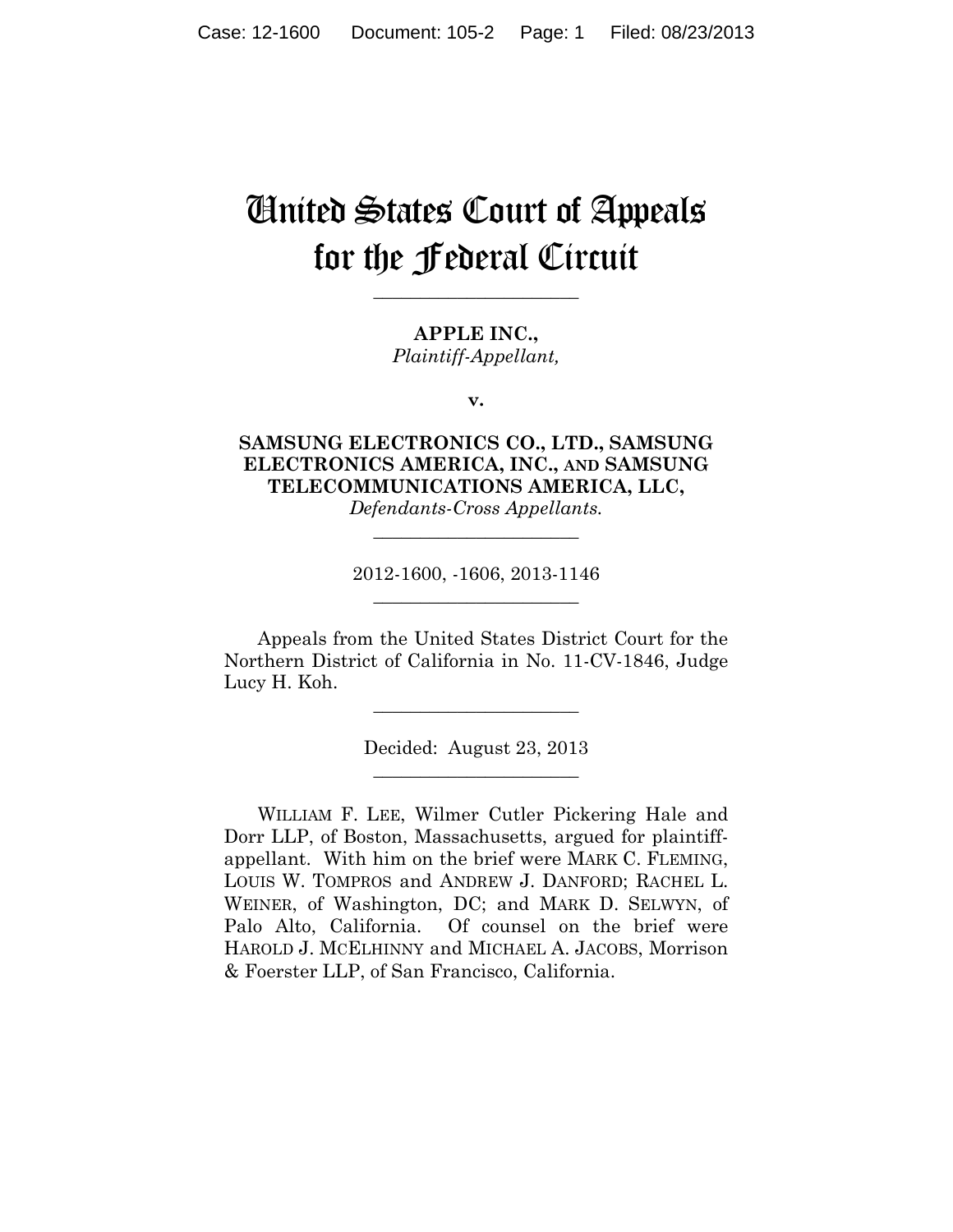VICTORIA F. MAROULIS, Quinn Emanuel Urquhart & Sullivan, LLP, of Redwood Shores, California, argued for defendants-cross appellants. With her on the brief were WILLIAM B. ADAMS and KATHLEEN M. SULLIVAN, of New York, New York.

GREGG P. LESLIE, The Reporters Committee for Freedom of the Press, of Arlington, Virginia, for amicus curiae The Reporter Committee for Freedom of the Press, et al. With him on the brief was BRUCE D. BROWN.

WILLIAM R. STEIN, Hughes Hubbard & Reed LLP, of Washington, DC, for amicus curiae The First Amendment Coalition, of Washington, DC. With him on the brief was ERIC S. PARNES.

**\_\_\_\_\_\_\_\_\_\_\_\_\_\_\_\_\_\_\_\_\_\_** 

Before PROST, BRYSON, and O'MALLEY, *Circuit Judges*.

PROST, *Circuit Judge*.

In these consolidated appeals, Apple Inc. and Samsung Electronics Company, Ltd., Samsung Electronics America, Inc., and Samsung Telecommunications America, LLC (collectively "Samsung") challenge orders of the U.S. District Court for the Northern District of California denying requests to seal various confidential exhibits attached to pre-trial and post-trial motions. *See Apple, Inc. v. Samsung Electronics Co.*, No. 11-CV-01846, 2012 WL 3283478 (N.D. Cal. Aug. 9, 2012) ("August Order"); *Apple, Inc. v. Samsung Electronics Co.*, No. 11-CV-01846, 2012 WL 5988570 (N.D. Cal. Nov. 29, 2012) ("November Order") (collectively "Unsealing Orders"). Because the district court abused its discretion in refusing to seal the confidential information at issue in the appeals, we reverse and remand.

## **BACKGROUND**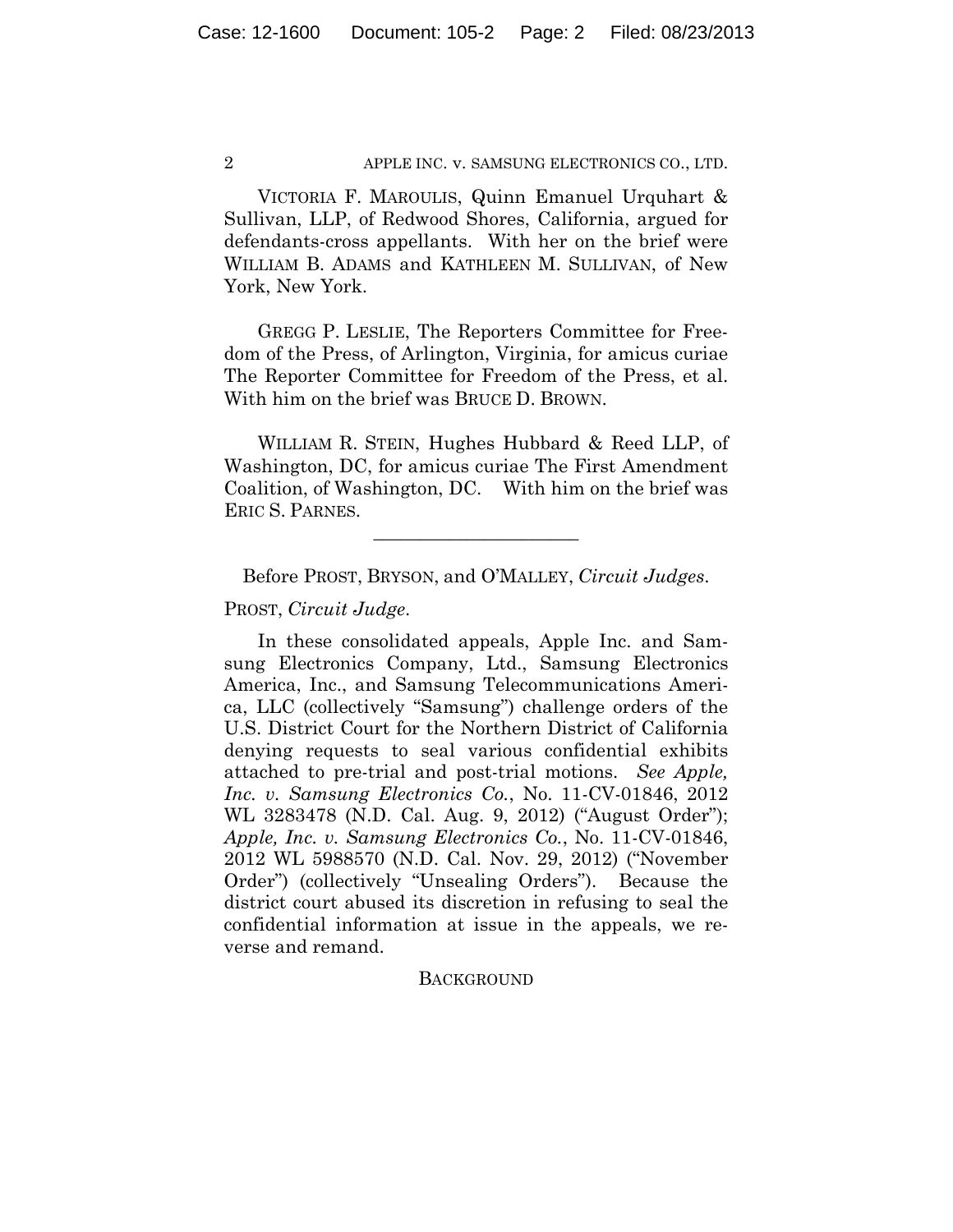Apple sued Samsung on April 15, 2011, asserting among other claims that Samsung's smartphones and tablets infringed several of Apple's patents and infringed Apple's trade dress embodied in its iPhone and iPad products. Samsung filed counterclaims, alleging that the iPhone and iPad infringed several of Samsung's patents. The case was tried to a jury beginning on July 30, 2012. On August 24, 2012, the jury returned a verdict substantially in Apple's favor, awarding Apple more than \$1 billion in damages.

The trial drew an extraordinary amount of attention from the public and the media, leading some to dub it "The Patent Trial of the Century."1 Consistent with the extraordinary level of interest in the case, the press was given extraordinary access to the judicial proceedings. Unlike many patent trials, which often contain mountains of sealed exhibits and occasionally have closed courtroom proceedings, the district court explained to the parties before the trial that "the whole trial is going to be open." J.A. 3. Consequently, the district court agreed to seal only a small number of trial exhibits. And shortly after the close of business each day, the parties, by order of the court, provided the press with electronic copies of every exhibit used at trial that day. Similarly, most exhibits attached to pre-trial and post-trial motions were ordered unsealed.

On appeal, the parties do not challenge many of the district court's unsealing orders. Rather, the parties limit their appeals to a small subset of exhibits attached to pre-

<sup>1</sup> *See, e.g.*, Ashby Jones & Jessica E. Vascellaro, *Apple v. Samsung: The Patent Trial of the Century*, WALL ST. J., July 24, 2012, http://online.wsj.com/article/SB1000 0872396390443295404577543221814648592.html; August Order at \*4 ("[T]his trial is especially unusual in the extraordinary public interest it has generated.").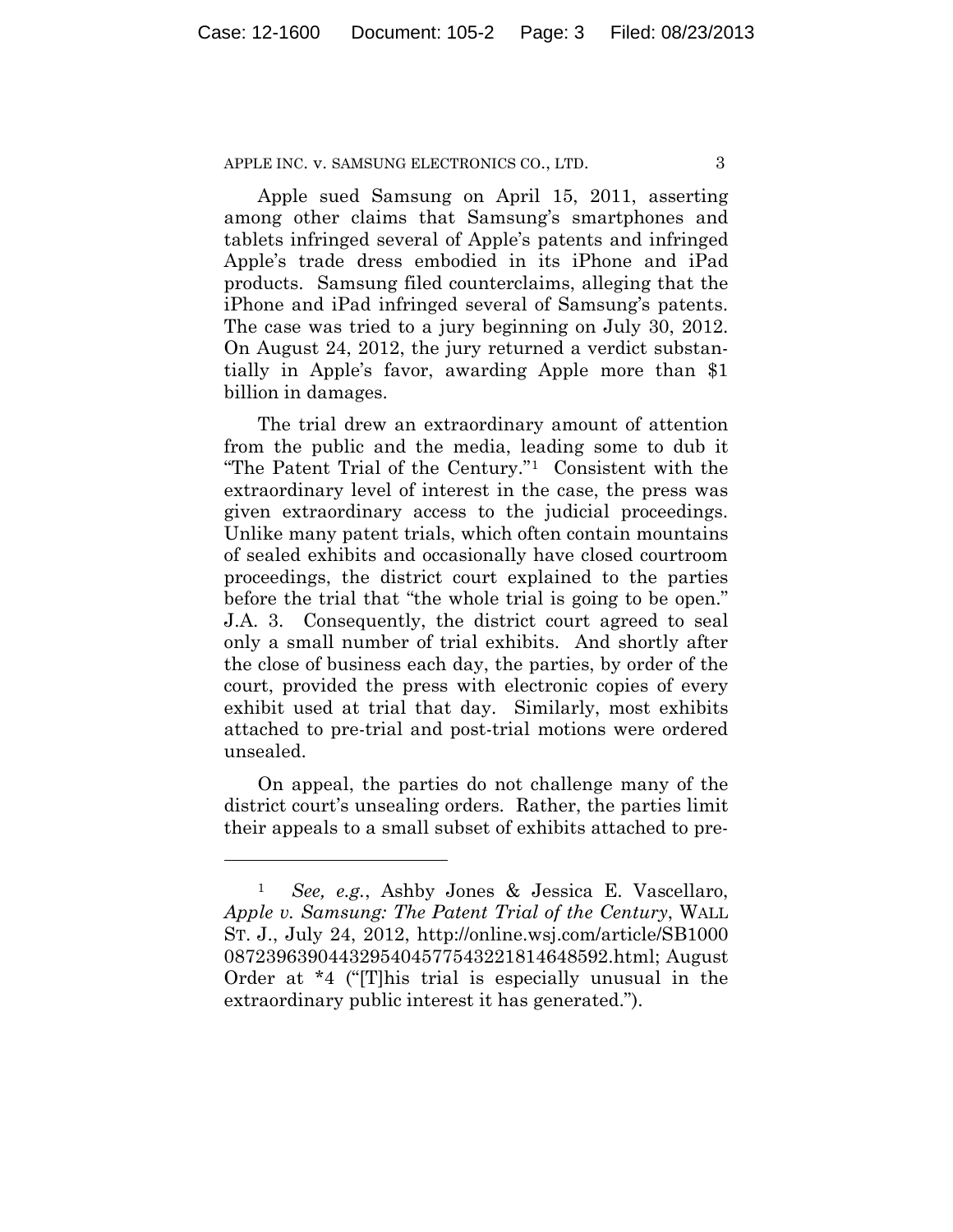trial and post-trial motions filed by Apple and Samsung. The district court's August Order contains its rulings with respect to pre-trial motions, and the November Order contains its ruling with respect to post-trial motions. Below, we recount some of the procedural background relating to the August and November Orders, respectively.

I

In the months leading up to trial, Apple and Samsung filed numerous pre-trial motions and exhibits containing information designated as confidential. Each time they filed confidential information, the parties also filed administrative motions seeking to have the confidential information sealed. Neither party opposed the other's motions to seal, but nonparty Reuters America LLC intervened and filed an opposition. On July 17, 2012, the district court denied the motions to seal without prejudice. The court granted the parties leave to file renewed motions to seal, but ordered the parties to carefully scrutinize the documents they sought to seal, explaining that only "exceptionally sensitive information" would be sealed. J.A. 3.

On July 24, 2012, Apple and Samsung filed renewed motions to seal. At a hearing on July 27, 2012, the district court provided additional guidance on the types of information it viewed as sealable, and invited the parties to submit revised versions of their renewed motions.

On July 30, 2012, Apple and Samsung filed another set of renewed motions, limiting their requests to a fraction of the hundreds of documents that had been the subject of the parties' initial requests. In particular, Apple moved to seal forty-six proposed trial exhibits, thirty-one exhibits to prior motions filed in the case, one brief, and one declaration. The information Apple sought to seal fell within four categories: (1) confidential financial information; (2) confidential source code and schematics;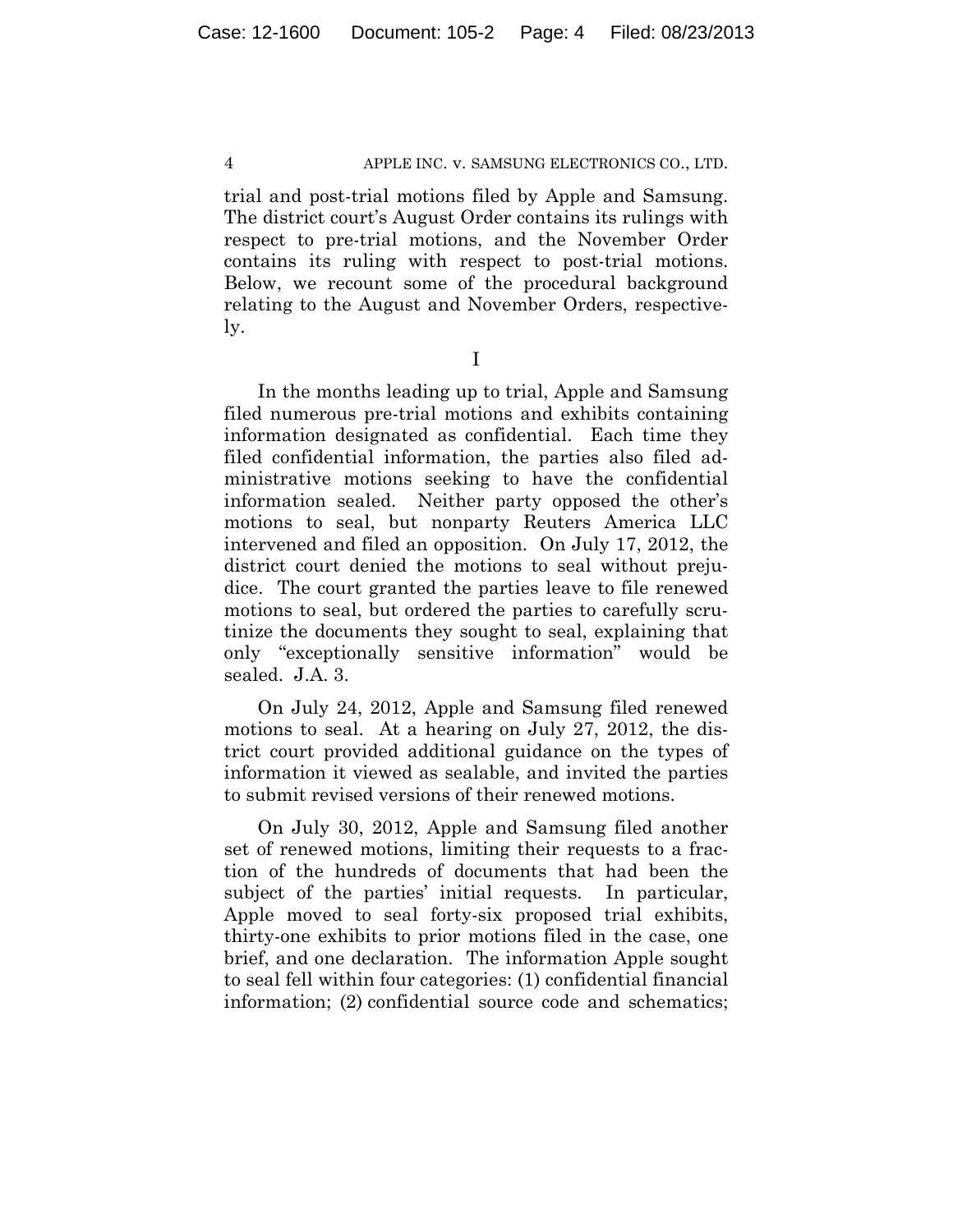(3) proprietary market research reports; and (4) confidential licensing information. In most instances, rather than asking to seal documents in their entirety, Apple sought only to redact certain information. In support of its motions to seal, Apple submitted declarations from several Apple employees. The declarations individually addressed each document Apple sought to seal, explaining the measures Apple takes to maintain each document's confidentiality and describing the competitive harm Apple would suffer from disclosure.

Samsung moved to seal twelve proposed trial exhibits, thirteen exhibits to prior motions filed in the case, and two briefs. Samsung sought to seal information falling within the categories of: (1) confidential financial information; (2) confidential source code; (3) future business plans; and (4) information disclosing its tax accounting procedures. Like Apple, in most instances, Samsung sought only to redact certain information from the documents. And also like Apple, Samsung submitted declarations that explained the measures Samsung takes to maintain each document's confidentiality and that described the competitive harm Samsung would suffer from disclosure.

On August 6, 2012, the parties filed a joint stipulation in which they agreed, among other things, to make publicly available certain financial data underlying their damages calculations. Each party agreed not to challenge the sufficiency of the evidence to support the other party's damages calculations on the ground that the calculations were not based on more detailed financial information. They also agreed not to offer into evidence certain documents containing more detailed financial information that were the subject of the parties' motions to seal.

On August 9, 2012, the district court granted-in-part and denied-in-part the parties' motions to seal. In general, the court sealed information about the parties'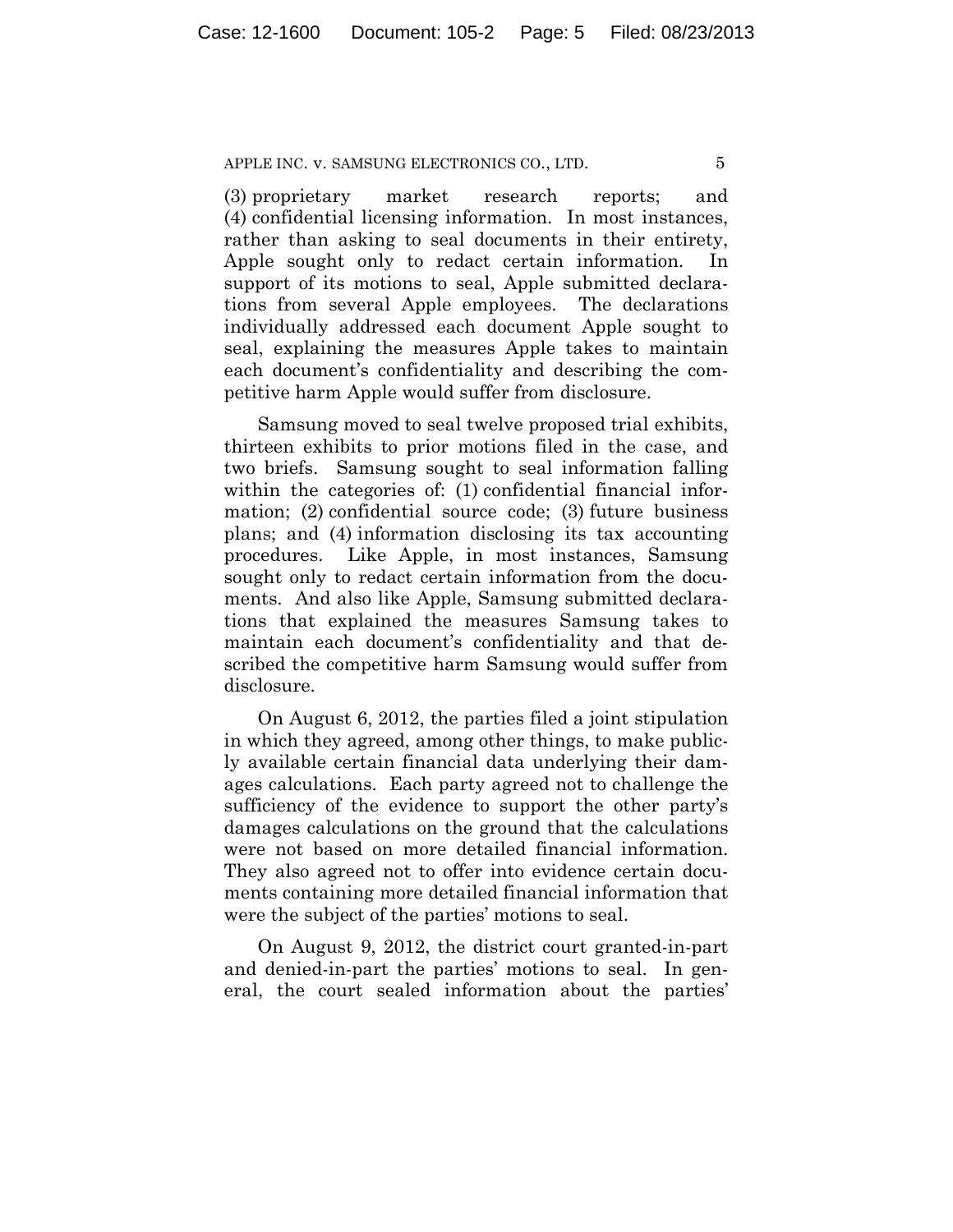production and supply capacities, confidential source code, third-party market research reports, and the pricing terms of licensing agreements. However, the court ordered unsealed documents disclosing the parties' productspecific profits, profit margins, unit sales, revenues, and costs, as well as Apple's own proprietary market research reports and customer surveys and the non-price terms of licensing agreements.

The district court ordered the parties to take an immediate appeal. Thus, on August 13, 2012, Apple and Samsung appealed the August Order and moved the district court to stay its order pending appeal. This court consolidated the two appeals and designated Apple as the appellant and Samsung as the cross-appellant.

On August 15, 2012, the district court granted a stay pending the filing and resolution of motions to stay in this court. The parties filed such motions, which this court granted on September 18, 2012. Accordingly, the August Order has been stayed pending appeal.

# II

After trial, on September 21, 2012, Apple moved for a permanent injunction and enhanced damages for Samsung's adjudicated willful infringement. In opposing Apple's motion, Samsung submitted various exhibits containing information designated by Apple as confidential. Samsung filed an administrative motion to seal the material that Apple had designated as confidential, and Apple filed a brief and two declarations in support of Samsung's motion. The various documents the parties sought to seal contain confidential capacity information, license agreements, confidential financial information, and Apple and third-party consumer research reports.

On November 29, 2012, the district court largely denied Samsung's motion to seal. *See* November Order at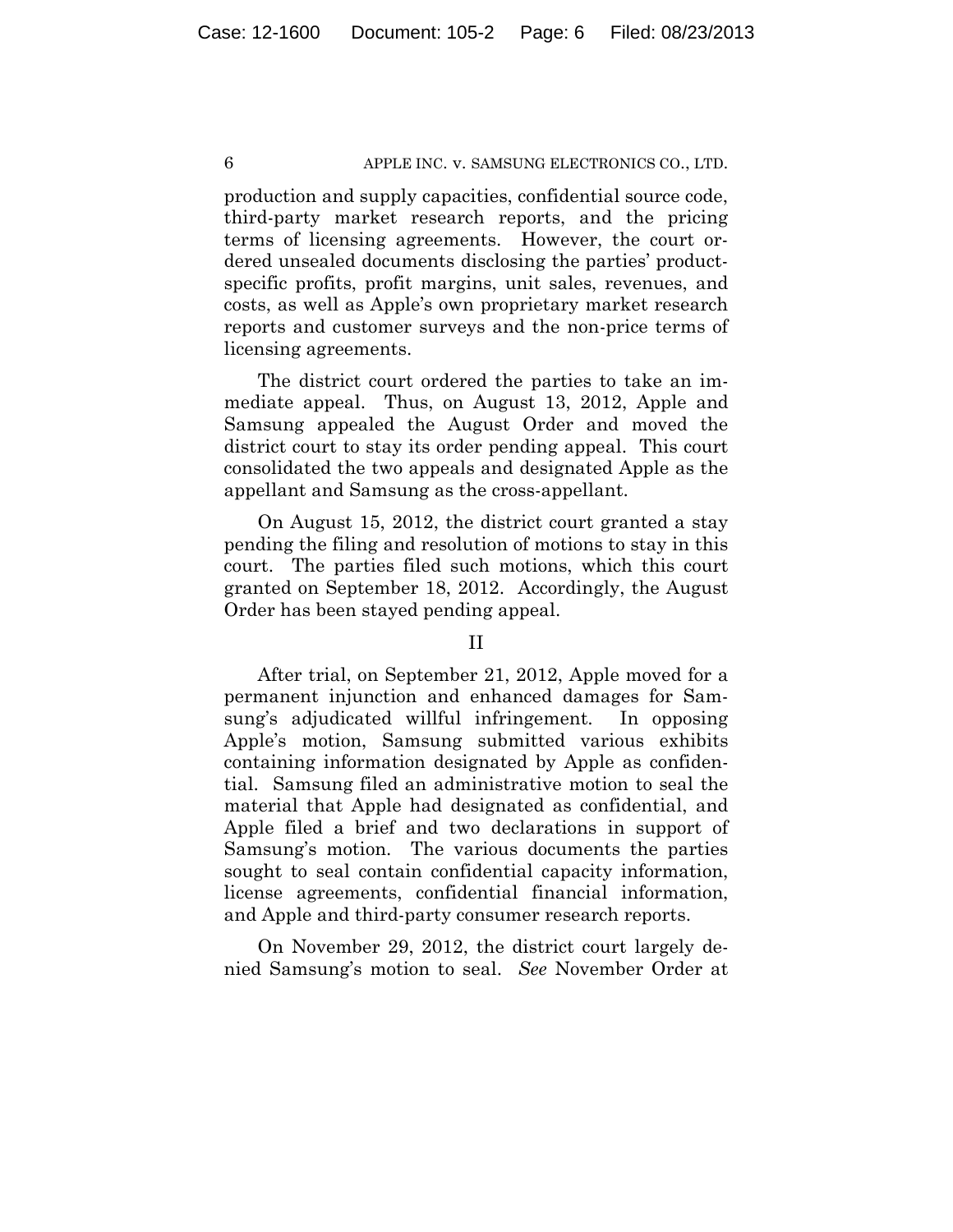\*5. The district court, however, stayed its order pending appeal. *See id.* at \*6.

Apple timely appealed the district court's November Order. This court consolidated the appeal (No. 2013- 1146) with the parties' appeals from the August Order (Nos. 2012-1600, -1606).

#### III

These appeals are unique in that neither the appellant, Apple, nor the cross-appellant, Samsung, opposes the other party's requested relief. In addition, Reuters, which intervened in the proceedings below, chose not to participate in the appeals.

The First Amendment Coalition ("Coalition"), whose members include print and broadcast media organizations such as the Los Angeles Times, Associated Press, and Wired.com, moved to intervene in the appeals so that it could represent its members' interests and provide viewpoints in favor of the Unsealing Orders. This court denied the Coalition's motion to intervene but granted leave to file a brief amicus curiae. We also granted leave to the Reporters Committee for Freedom of the Press, American Society of News Editors, Bloomberg L.P., Dow Jones & Company, Inc., Gannett Co., Inc., The New York Times Company, Society of Professional Journalists, and The Washington Post (collectively "Reporters Committee") to file a brief amicus curiae. The Coalition and the Reporters Committee (collectively "Amici Curiae") later moved for leave to participate in oral argument, which we also granted.

#### **DISCUSSION**

I

We first consider whether we have jurisdiction to entertain these appeals. Courts of appeals have jurisdiction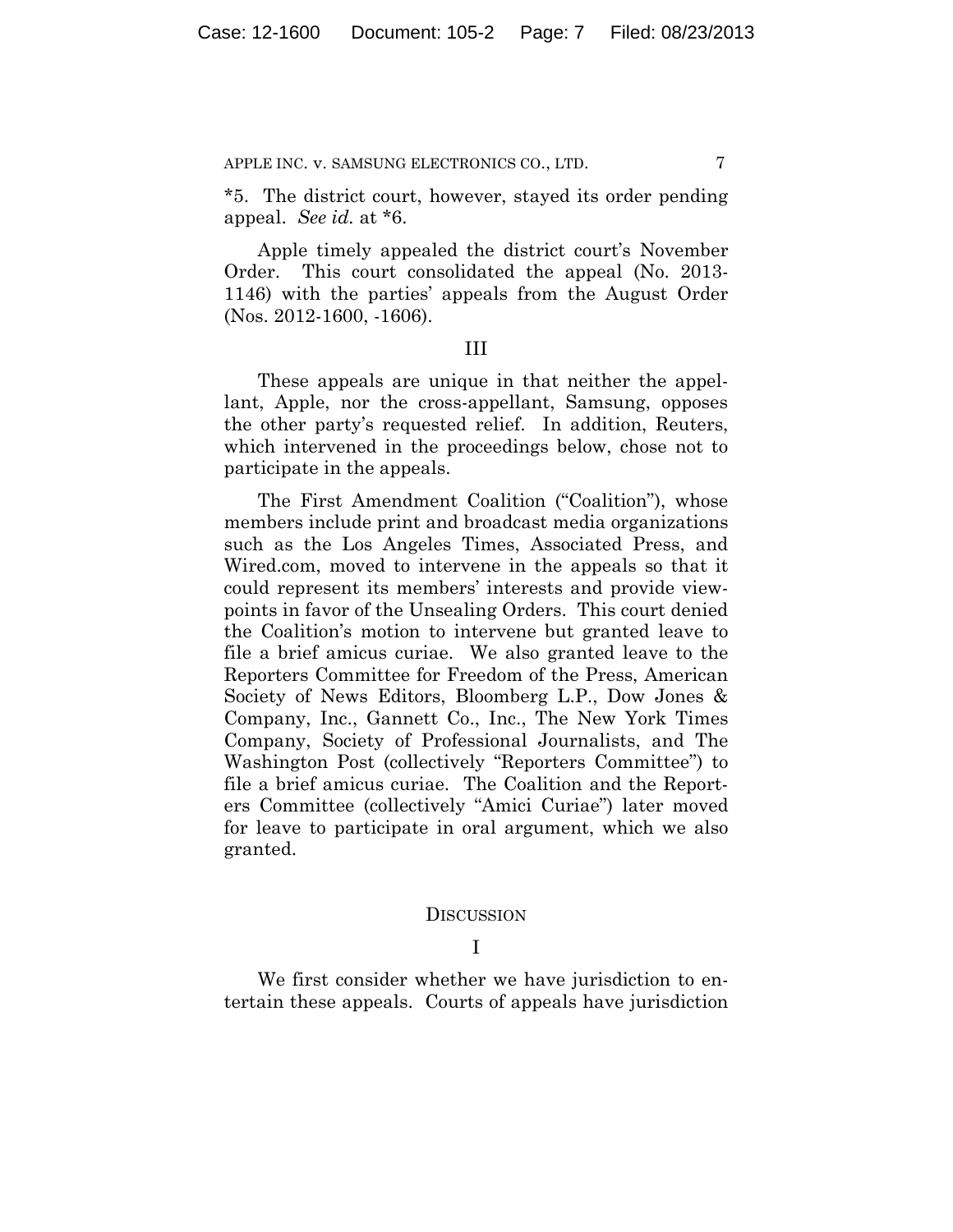of appeals from "final decisions of the district courts." 28 U.S.C. § 1291. Here, the Unsealing Orders are interlocutory orders, which ordinarily would not be immediately appealable. Apple and Samsung assert, however, that we have jurisdiction under the collateral order doctrine. *See Cohen v. Beneficial Indus. Loan Corp.*, 337 U.S. 541 (1949).

The collateral order doctrine is a "narrow exception" to the final judgment rule that permits the appeal of "trial court orders affecting rights that will be irretrievably lost in the absence of an immediate appeal." *Richardson-Merrell, Inc. v. Koller*, 472 U.S. 424, 430-31 (1985). "To fall within the exception, an order must at a minimum satisfy three conditions: It must [1] 'conclusively determine the disputed question,' [2] 'resolve an important issue completely separate from the merits of the action,' and [3] 'be effectively unreviewable on appeal from a final judgment.'" *Id.* at 431 (quoting *Coopers & Lybrand v. Livesay*, 437 U.S. 463, 468 (1978)).

We agree with Apple and Samsung that these three conditions are satisfied. First, the Unsealing Orders conclusively determined that Apple's and Samsung's confidential information will be made public. Second, the Unsealing Orders present an important issue because they address the important balance between the public's interest in understanding judicial proceedings and the parties' right to access the courts without being unduly required to disclose confidential information. And all argue that the propriety of sealing court documents is an issue which is wholly separate from the merits of the action. Third, the Unsealing Orders would be effectively unreviewable on appeal from a final judgment because once the parties' confidential information is made publicly available, it cannot be made secret again. *See, e.g.*, *Ameziane v. Obama*, 620 F.3d 1, 5 (D.C. Cir. 2010); *In re Copley Press, Inc.*, 518 F.3d 1022, 1025 (9th Cir. 2008).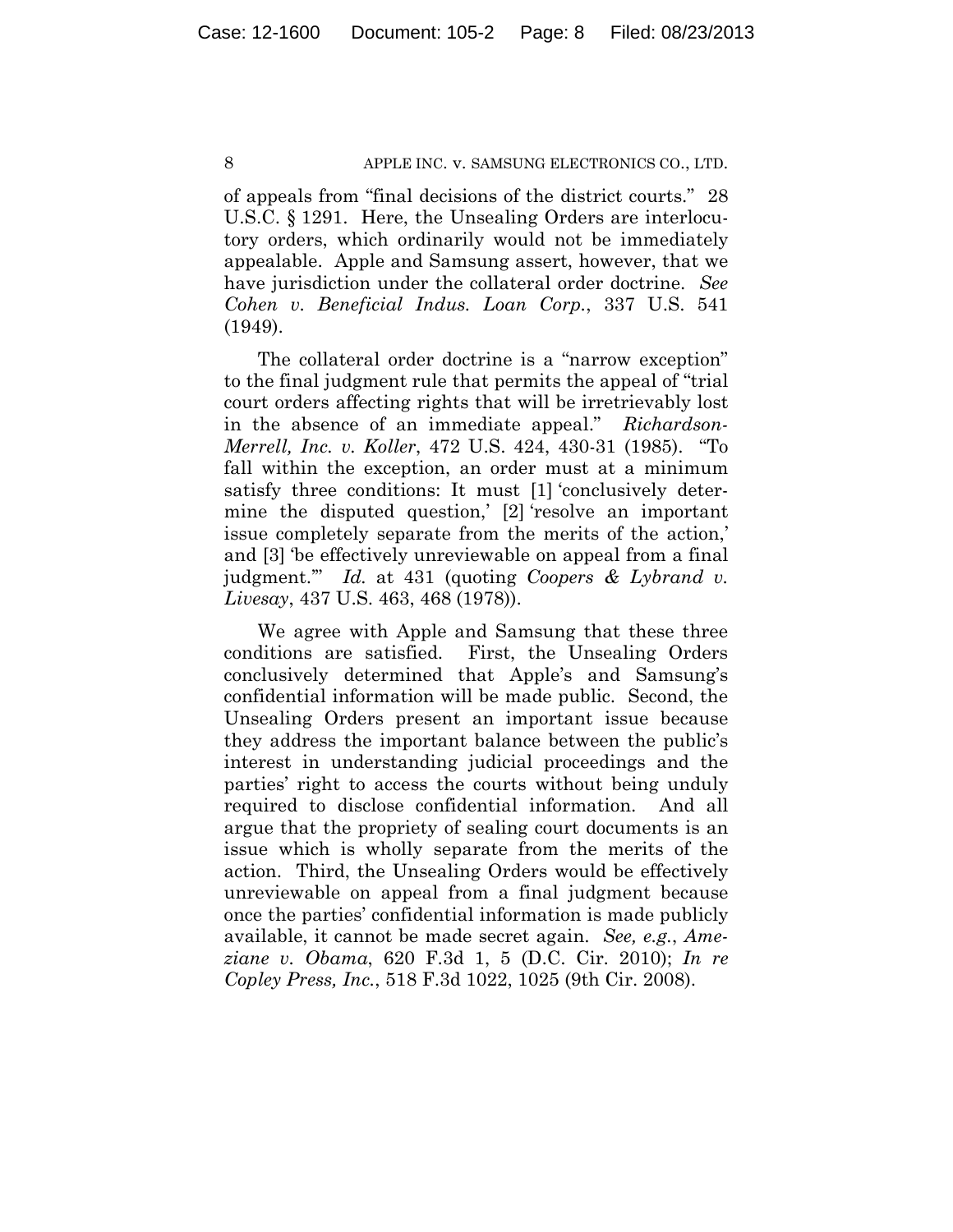II

Where, as here, an appeal does not involve substantive issues of patent law, we apply the law of the regional circuit in which the district court sits. *In re TS Tech USA Corp.*, 551 F.3d 1315, 1319 (Fed. Cir. 2008). In this case, that is the Ninth Circuit. When reviewing a district court's order sealing or unsealing judicial records, the Ninth Circuit reviews de novo whether the district court used the correct legal standard. *In re Midland Nat'l Life Ins. Co. Annuity Sales Practices Litig.*, 686 F.3d 1115, 1119 (9th Cir. 2012). The district court's decision to seal or unseal judicial records is reviewed for abuse of discretion. *Id.* A district court abuses its discretion if it "bases its decision on an erroneous legal standard or clearly erroneous findings of fact," *Earth Island Inst. v. Carlton*, 626 F.3d 462, 468 (9th Cir. 2010), or if the reviewing court "has a definite and firm conviction that the court below committed a clear error of judgment in the conclusion it reached upon a weighing of the relevant factors." *Smith v. Jackson*, 84 F.3d 1213, 1221 (9th Cir. 1996).

## III

The broad issue before us is whether the district court abused its discretion in ordering the unsealing of the documents Apple and Samsung seek to seal. We begin by reviewing "the common law right of access to judicial records." *Kamakana v. City & Cnty. of Honolulu*, 447 F.3d 1172, 1178 (9th Cir. 2006). After that, we address the legal standard applied by the district court. We then consider whether the documents at issue in Apple's and Samsung's appeals of the August Order are subject to the common law right of access, followed by a similar analysis for the documents at issue in Apple's appeal of the November Order.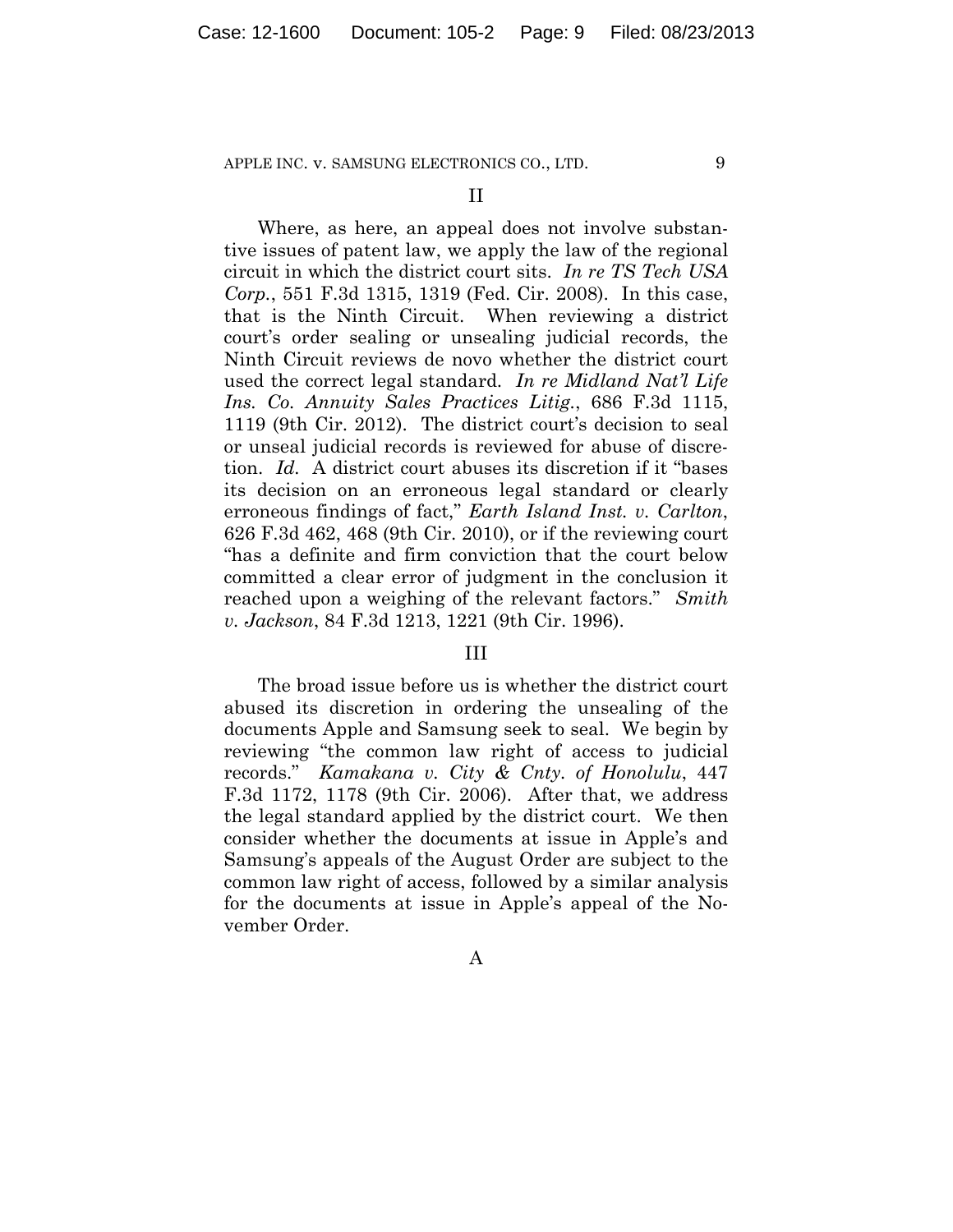"Historically, courts have recognized a 'general right to inspect and copy public records and documents, including judicial records and documents.'" *Id.* (quoting *Nixon v. Warner Commc'ns, Inc.*, 435 U.S. 589, 597 (1978)). "This right extends to pretrial documents filed in civil cases." *Id.*

Although the common law right of access is not absolute, the Ninth Circuit "start[s] with a strong presumption in favor of access to court records." *Foltz v. State Farm Mut. Auto. Ins. Co.*, 331 F.3d 1122, 1135 (9th Cir. 2003). "A party seeking to seal judicial records can overcome the strong presumption of access by providing 'sufficiently compelling reasons' that override the public policies favoring disclosure." *In re Midland*, 686 F.3d at 1119 (quoting *Foltz*, 331 F.3d at 1135). "That is, the party must articulate compelling reasons supported by specific factual findings that outweigh the general history of access and the public policies favoring disclosure, such as the public interest in understanding the judicial process." *Kamakana*, 447 F.3d at 1178-79 (alterations omitted) (internal quotation marks omitted). When ruling on a motion to seal court records, a "court must conscientiously balance the competing interests of the public and the party who seeks to keep certain judicial records secret." *Id.* at 1179.

One factor that weighs in favor of sealing documents is when the release of the documents will cause competitive harm to a business. For example, the Supreme Court explained in *Nixon* that "the common-law right of inspection has bowed before the power of a court to insure that its records" do not "serve as . . . sources of business information that might harm a litigant's competitive standing." *Nixon*, 435 U.S. at 598. Relying on *Nixon*, the Ninth Circuit has stated that "[i]n general, 'compelling reasons' sufficient to outweigh the public's interest in disclosure and justify sealing court records exist when such 'court files might have become a vehicle for improper purposes,'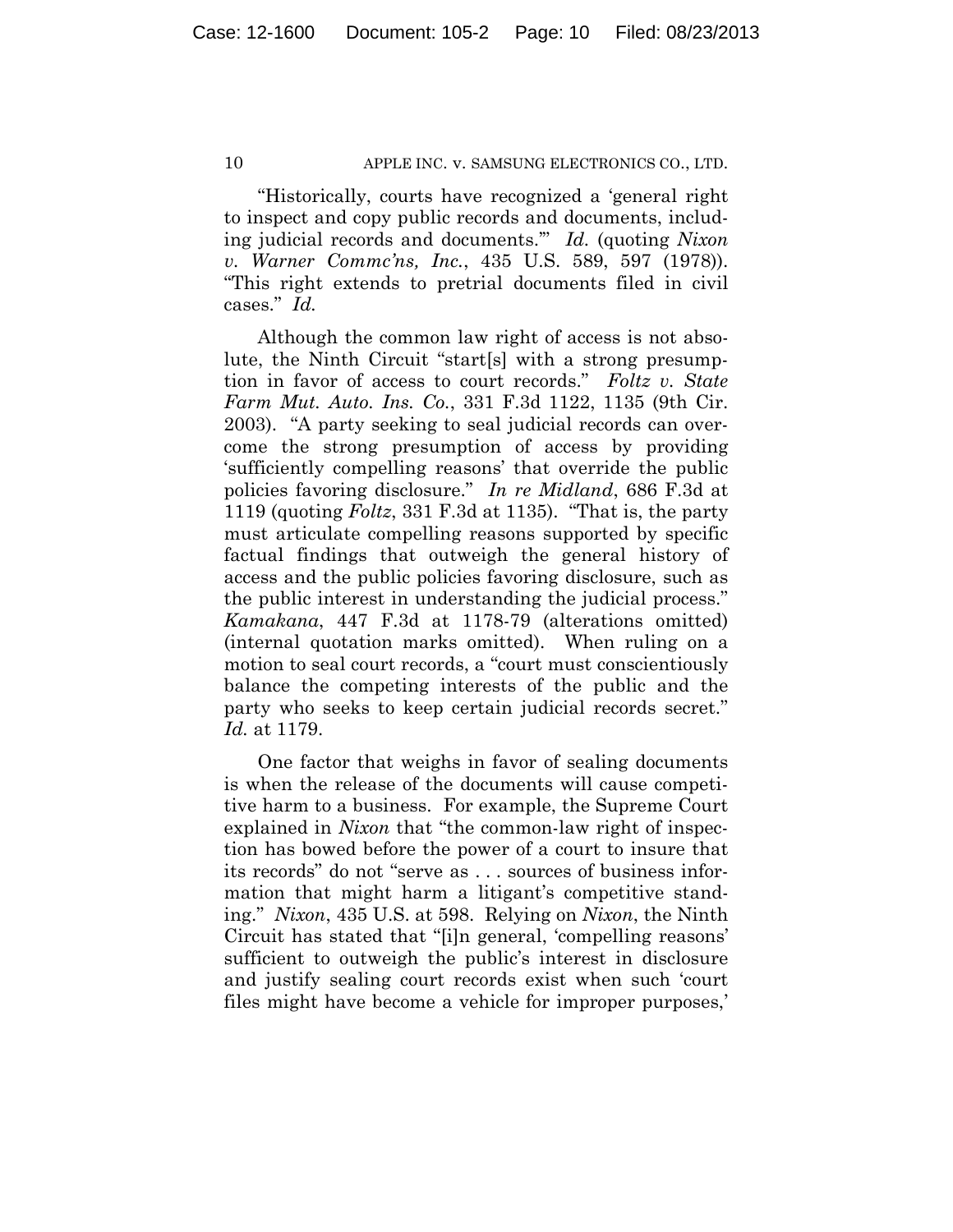such as the use of records to . . . *release trade secrets*." *Kamakana*, 447 F.3d at 1179 (emphasis added) (quoting *Nixon*, 435 U.S. at 598); *see also Apple Inc. v. Psystar Corp.*, 658 F.3d 1150, 1162 (9th Cir. 2011) ("The publication of materials that could result in infringement upon trade secrets has long been considered a factor that would overcome this strong presumption."). The Ninth Circuit has adopted the Restatement's definition of "trade secret." *Clark v. Bunker*, 453 F.2d 1006, 1009 (9th Cir. 1972); *see also In re Elec. Arts, Inc.*, 298 F. App'x 568, 569-70 (9th Cir. 2008) (nonprecedential). According to the Restatement, "[a] trade secret may consist of any formula, pattern, device or compilation of information which is used in one's business, and which gives him an opportunity to obtain an advantage over competitors who do not know or use it." Restatement (First) of Torts § 757, cmt. b. Consequently, in *In re Electronic Arts*, for example, the Ninth Circuit held that a district court had abused its discretion in refusing to seal "pricing terms, royalty rates, and guaranteed minimum payment terms" found in a license agreement because such information "plainly falls within the definition of 'trade secrets.'" 298 F. App'x at 569.

In addition, the Ninth Circuit has "carved out an exception to the presumption of access to judicial records" for "judicial records filed under seal when attached to a *non-dispositive* motion." *In re Midland*, 686 F.3d at 1119 (internal quotation marks omitted). "Under the exception, the usual presumption of the public's right of access is rebutted. Thus, a particularized showing of '*good cause*' under Federal Rule of Civil Procedure 26(c) *is sufficient to preserve the secrecy of sealed discovery documents attached to non-dispositive motions*." *Id.* The reason for the Ninth Circuit's distinction between dispositive and nondispositive motions is that "the public has less of a need for access to court records attached only to non-dispositive motions because those documents are often unrelated, or only tangentially related, to the underlying cause of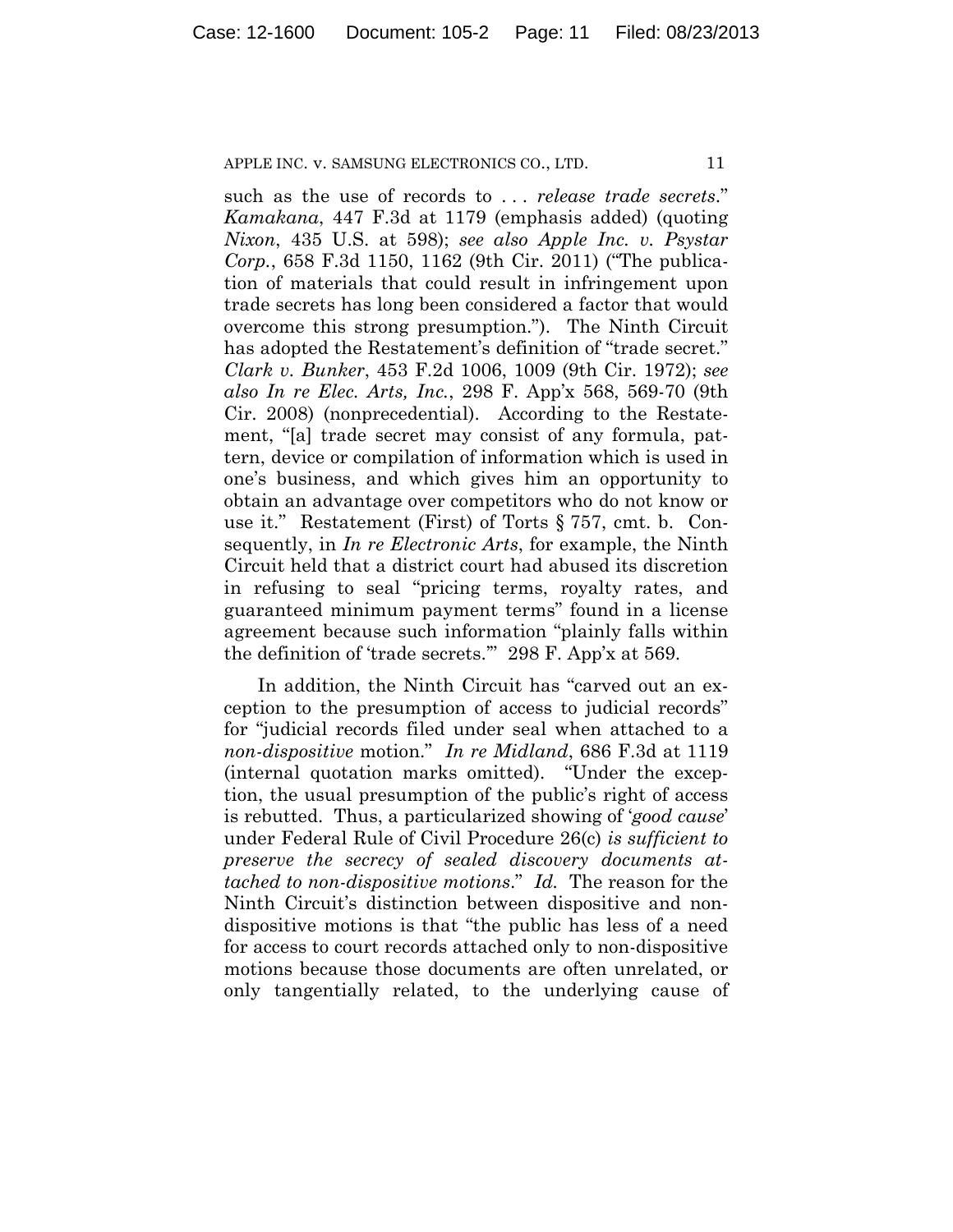action." *Kamakana*, 447 F.3d at 1179 (internal quotation marks omitted).

B

With these principles in mind, we turn first to the question of whether the district court used the correct legal standard in ruling on the parties' motions to seal. The district court recognized the Ninth Circuit's general rule that a party seeking to seal documents attached to a non-dispositive motion need only demonstrate "good cause." Nevertheless, the court applied the "compelling reasons" standard to documents attached to nondispositive motions regarding the admissibility of evidence at trial "[b]ecause the admissibility of evidence is such a closely contested issue in this trial, which has become crucial to the public's understanding of the proceedings." August Order at \*7.

This was legal error. There may be exceptions to the Ninth Circuit's general rule that the "good cause" standard applies to documents attached to motions that are nominally non-dispositive. Indeed, in *In re Midland*, the Ninth Circuit applied the "compelling reasons" standard to a *Daubert* motion because it "may be effectively dispositive of a motion for summary judgment." 686 F.3d at 1119 (internal quotation marks omitted). However, we are not aware of any Ninth Circuit precedent applying the "compelling reasons" standard to non-dispositive motions regarding the admissibility of evidence at trial. The district court's reasoning—that the admissibility of evidence was a closely contested issue—does not justify departure from the Ninth Circuit's general rule. Indeed, evidence which a trial court rules inadmissible—either as irrelevant or inappropriate—seems particularly unnecessary to the public's understanding of the court's judgment.

Despite this error, for the sake of simplicity, we have reviewed all of the district court's orders under the more restrictive "compelling reasons" standard. As discussed in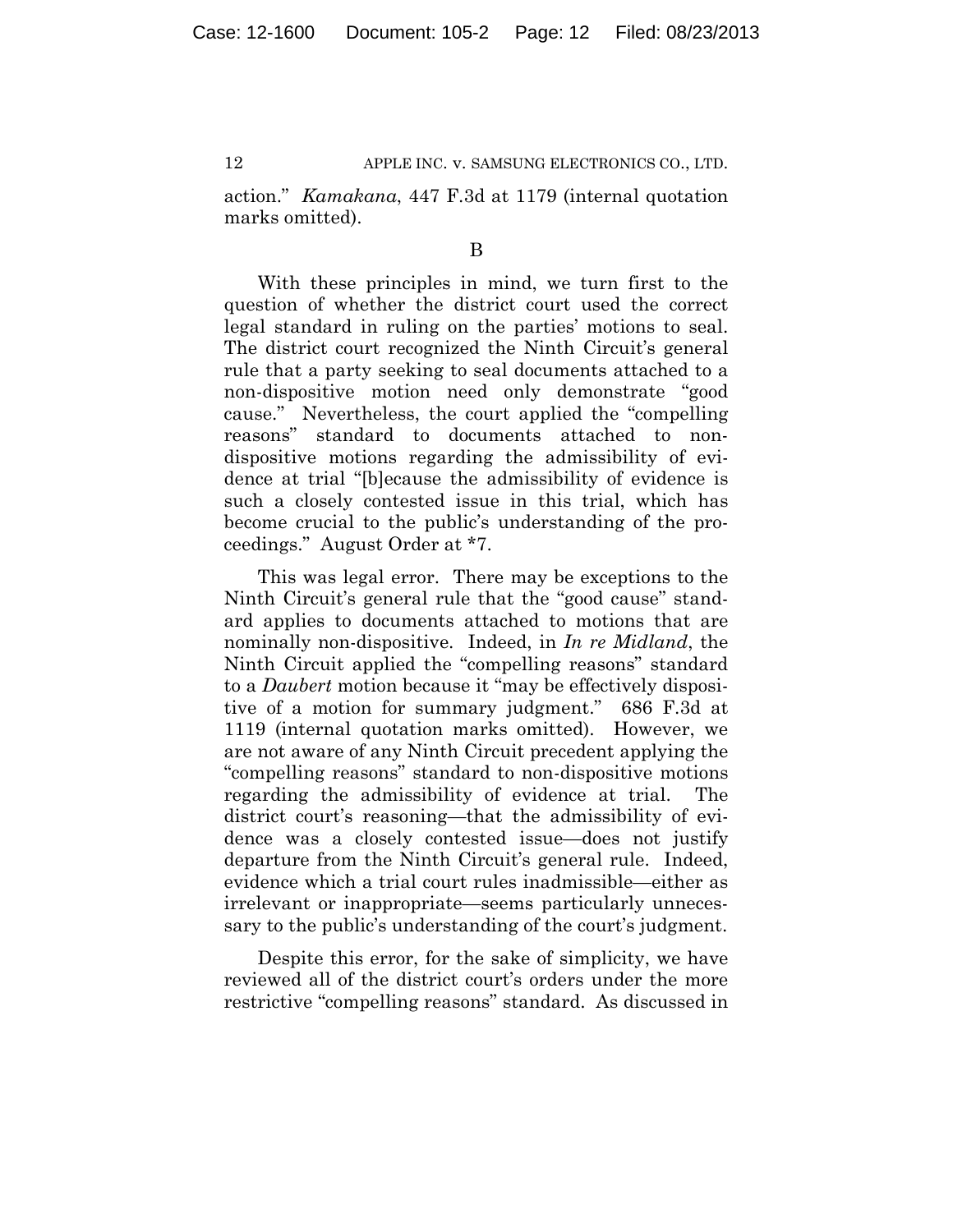the following sections, we conclude that even under that standard the district court erred in refusing to seal the documents at issue on appeal.

#### $\mathcal{C}$

Next, we turn to the parties' appeals (Nos. 2012-1600 and -1606) from the district court's August Order. In these appeals, Apple and Samsung challenge the district court's ruling with respect to a total of twenty-six documents—fourteen Apple documents and twelve Samsung documents—filed as exhibits in connection with pre-trial motions. The parties do not seek to seal these documents in their entirety. Instead, they seek to redact limited portions of the documents containing detailed productspecific financial information, including costs, sales, profits, and profit margins. *See* Appellant's Br. 14-17 (tables listing fourteen documents at issue in Apple's appeal); Cross-Appellants' Br. 8-10 (table listing twelve documents at issue in Samsung's appeal); *see also* ECF No. 99 (letter from Apple "clarify[ing] which materials from the district court record Apple seeks to seal"); ECF No. 103 (similar letter from Samsung).

A majority of the twenty-six documents at issue in these appeals—eleven of Apple's and six of Samsung's were filed as exhibits in support of or in opposition to Samsung's *Daubert* motions to exclude the opinions of certain of Apple's experts, in large measure by the nonproducing party. In addition, Apple and Samsung both appeal the district court's ruling on a report from Samsung's damages expert, which Samsung filed in support of its own motion to strike Apple's expert opinions. Samsung also challenges the district court's ruling on an exhibit filed by Apple in opposition to Samsung's motions in limine. The remaining documents—two Apple documents and four Samsung documents—were submitted by Apple in opposition to Samsung's motion for summary judgment.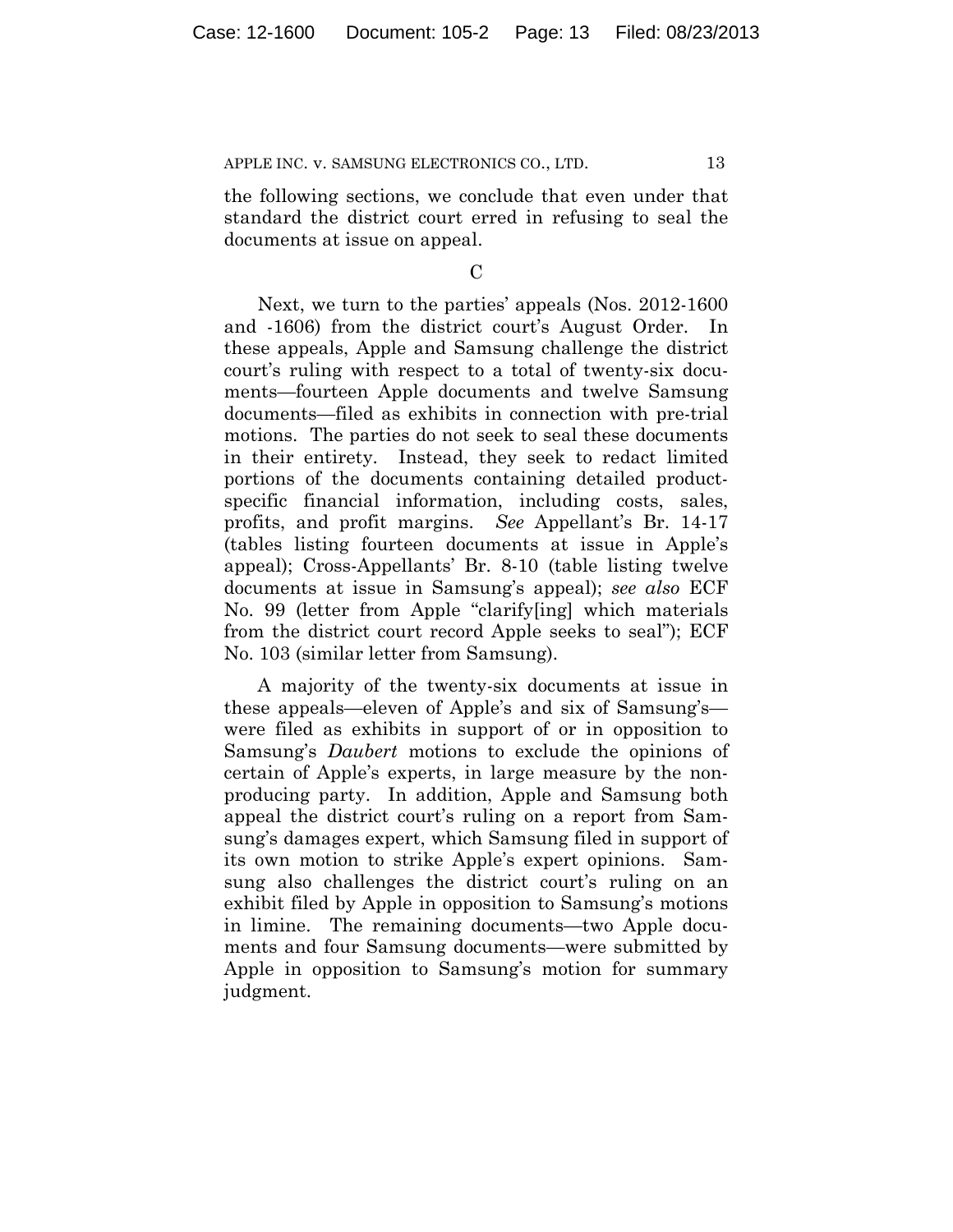We provide some additional background regarding the district court's ruling on these particular documents, followed by our analysis.

1

Before the district court, Apple and Samsung filed declarations from employees in support of their requests to seal these documents. The declarations explained the measures the two companies take to keep their productspecific financial information confidential. For example, Apple filed a declaration from its Vice President of Financial Planning & Analysis, who explained:

The material is stamped confidential, and only certain individuals at Apple are authorized to view Apple's nonpublic financial information on a need to know basis. Apple restricts system access to its nonpublic financial information to a small list of individuals who have been approved by myself or one of the other Vice-Presidents of Finance. The list is reviewed at least every quarter and revised as appropriate to ensure that Apple employees who no longer require access do not receive the information. Apple further protects against the disclosure of nonpublic financial information to third parties, such as vendors. On the rare occasions Apple is required to share nonpublic financial data with third parties, Apple will only allow them to view this information under very restrictive nondisclosure agreements or protective orders.

J.A. 3628 ¶ 3. Likewise, Samsung filed a declaration from a Senior Manager in its Mobile Communications Division, who explained that "[e]ven within Samsung's financial and accounting groups, this information can only be accessed by certain financial personnel on a very restricted need-to-know basis." J.A. 4617 ¶ 4.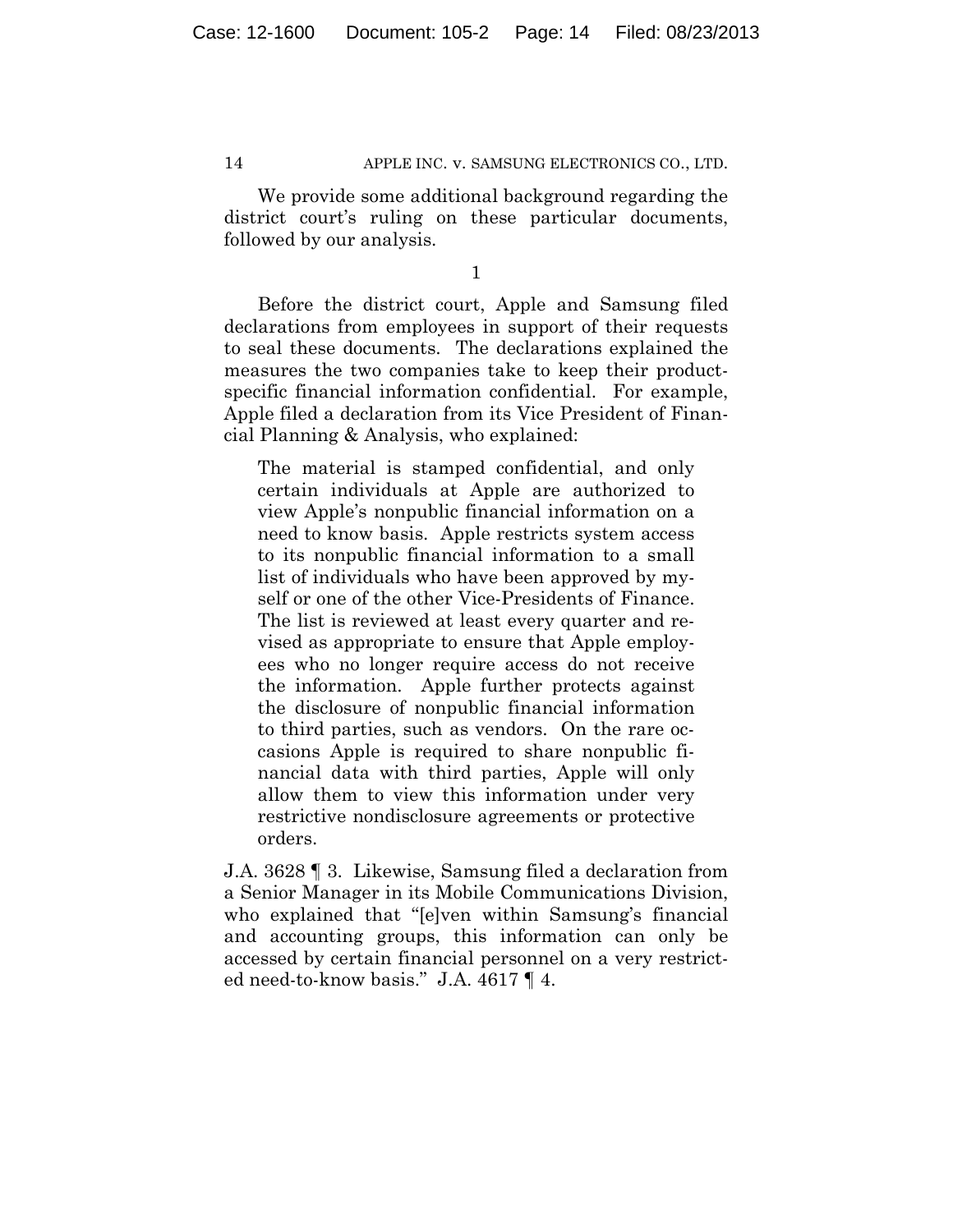The parties' declarations also described the harm they would suffer if their product-specific financial information were made public and therefore available to their competitors and suppliers. For example, Apple's representative explained that "[d]isclosure of this information would allow competitors to tailor their product offerings and pricing to undercut Apple. Competitors would be able to determine exactly what price level would make a given product unprofitable to Apple, and target their product offerings at exactly that price." J.A. 3630 ¶ 8. As for Apple's suppliers, he explained that they could use Apple's profit and cost information to obtain higher prices during negotiations. *See id.* Similarly, Samsung's representative explained that "[d]isclosure of per product revenues, pricing, and costs will permit competitors to undercut Samsung's pricing, and allow business partners to gain leverage against Samsung in business and supply agreement negotiations," and that "[d]isclosure of specific cost information and bills of materials will allow competitors and business partners to use this information to gain leverage against Samsung in business and supply agreement negotiations." J.A. 4618 ¶¶ 6-7.

Despite the parties' declarations, the district court concluded that the parties had failed to articulate "compelling reasons" to seal their financial information.2 The district court rejected the parties' arguments that providing their competitors with access to profit and cost information would allow them to undercut the parties on pricing. The district court concluded that this argument relied on "two critical assumptions" for which the parties had not provided support: (1) it assumes that their products are "perfectly interchangeable" with those of their competitors, such that they would be forced to match their

<sup>2</sup> The district court first analyzed Apple's documents and then applied the same analysis to Samsung's documents. *See* August Order at \*3-4, \*9.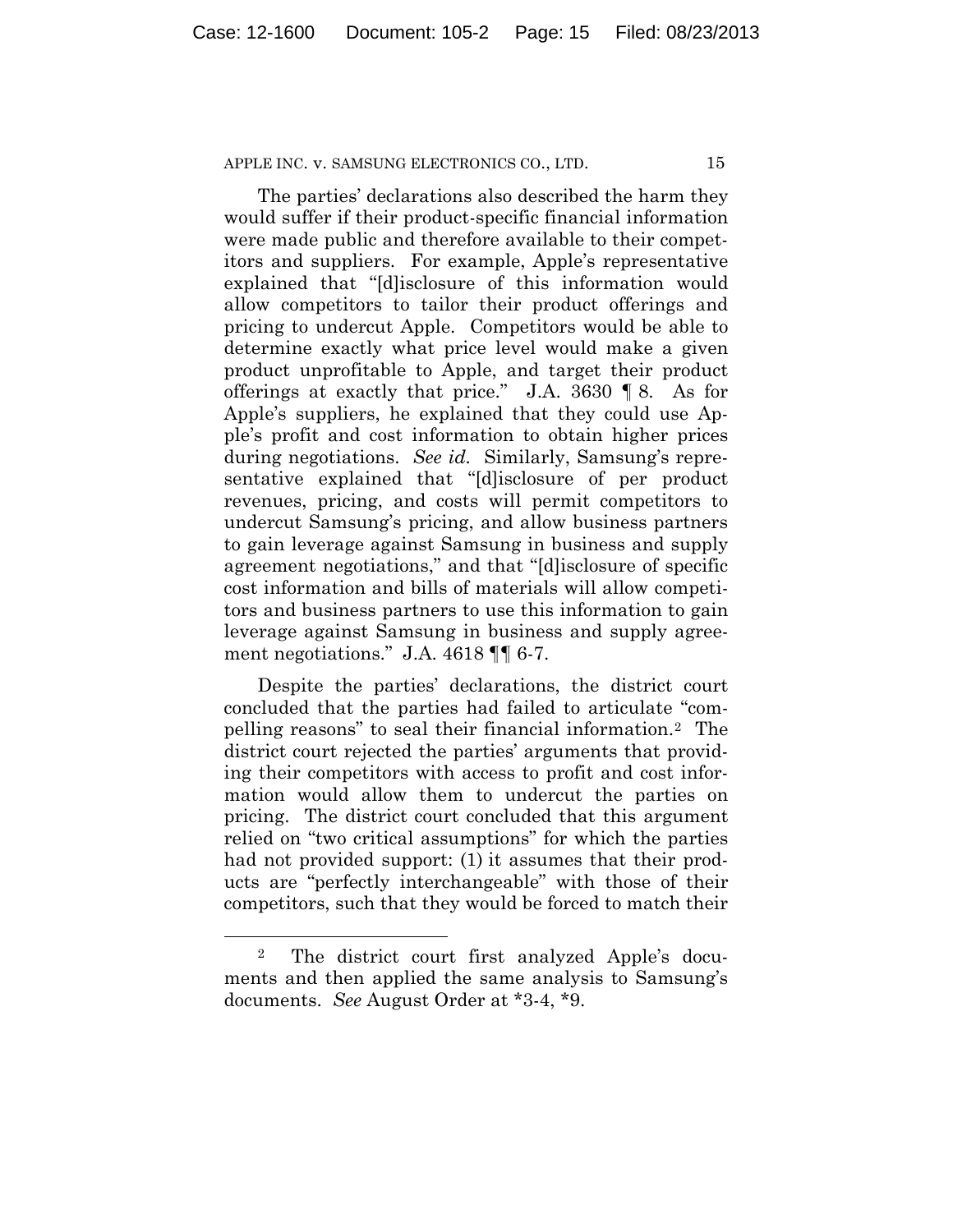competitors' prices; and (2) it assumes that their "competitors could profitably maintain this critical price point, since it is well known that 'predatory pricing schemes are rarely tried, and even more rarely successful.'" August Order at \*3 (quoting *Matsushita Elec. Indus. Co. v. Zenith Radio Corp.*, 475 U.S. 574, 589 (1986)). In addition, the district court did not see "how *past* profit and unit sales data can be used to meaningfully predict . . . *future* business plans." August Order at \*3-4. As for the public interest, the district court found that the public had a "substantial interest in full disclosure" of the information the parties sought to seal because it was "essential to each party's damages calculations." *Id.* at \*4.

2

Apple and Samsung argue that the district court abused its discretion in refusing to seal their confidential financial information. The parties assert that their detailed product-specific information concerning such things as costs, sales, profits, and profit margins qualifies as trade secrets. They reiterate the extensive measures they take to keep this information confidential, as well as the harms they will suffer if their competitors gain access to this information. The parties also argue that because of the way they tried this case, the public has only a minimal interest in these documents. In particular, because they agreed not to present this detailed financial information at trial, and instead to rely on less-detailed financial data to prove their damages, the public does not need access to this information to understand the outcome of the trial.

The First Amendment Coalition responds that Apple and Samsung have failed to establish that these documents contain trade secrets because, for the reasons stated by the district court, the parties have not shown that they will suffer competitive harm from public disclosure. On the other side of the scale, the Coalition asserts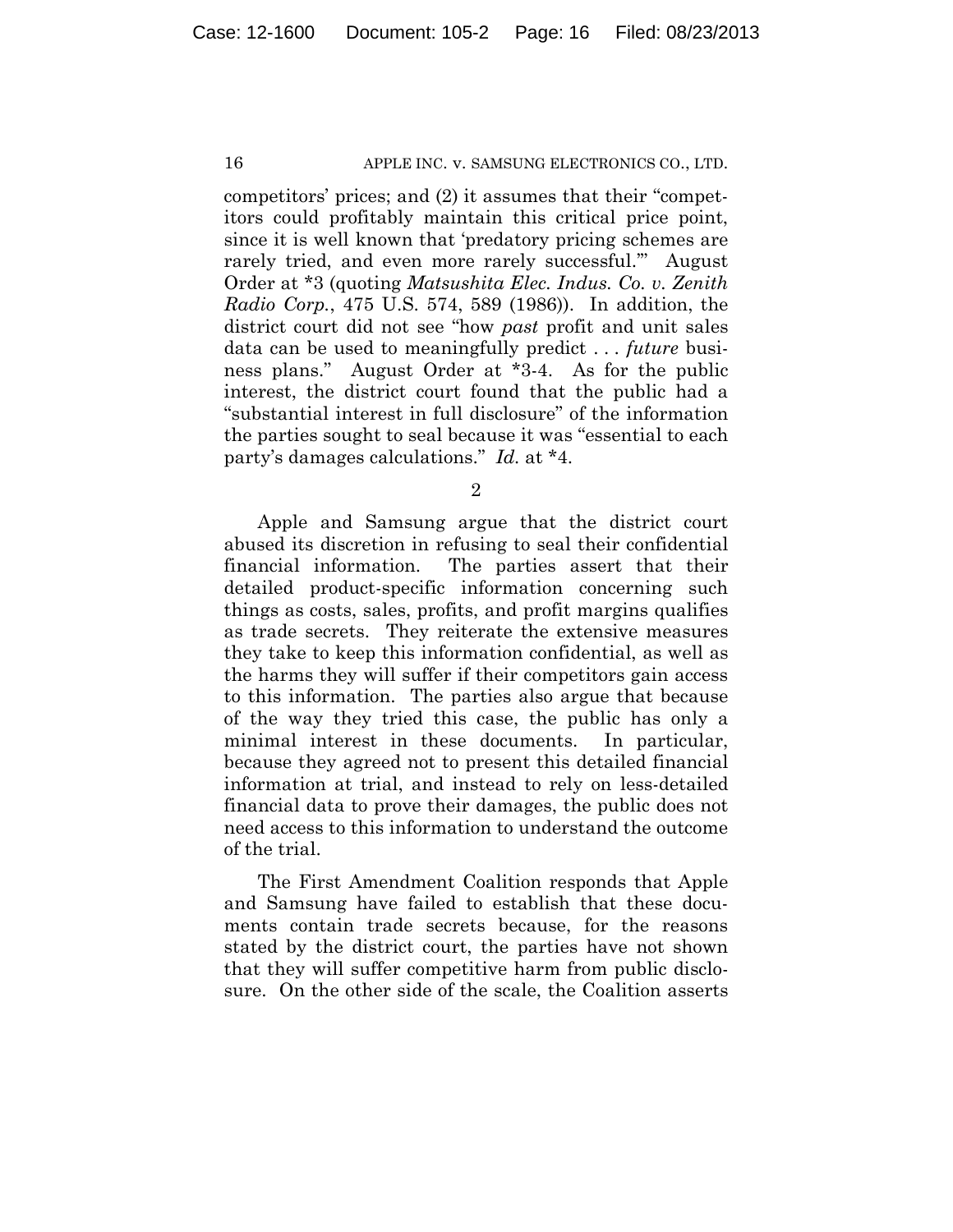that the public has a strong interest in the financial information in question. In addition to the reasons relied on by the district court, the Coalition cites declarations submitted to the district court by Reuters and the Electronic Frontier Foundation ("EFF"). For example, a Reuters representative explained that major media outlets were closely following "the case's strategic impact on the companies, including financial risks for shareholders." Coalition Br. 22. And an EFF representative explained that the financial data surrounding the "development, sale, and production" of smartphones and tablets "provide powerful tools to many groups, including EFF, who work diligently to ensure those consumer's interests are taken into account in manufacturing and pricing decisions." *Id.*

We begin our analysis by considering whether Apple and Samsung have an interest in keeping their detailed product-specific financial information secret. *See Nixon*, 435 U.S. at 598; *Kamakana*, 447 F.3d at 1178-79. We conclude that Apple and Samsung have such an interest because they could suffer competitive harm if this information is made public, and the district court erred by concluding otherwise. In particular, it seems clear that if Apple's and Samsung's suppliers have access to their profit, cost, and margin data, it could give the suppliers an advantage in contract negotiations, which they could use to extract price increases for components. *See* J.A. 3630 ¶ 8. This would put Apple and Samsung at a competitive disadvantage compared to their current position. Significantly, although the district court recognized this part of the parties' argument, it failed to discuss the argument in its analysis. *See* August Order at \*3-4. Thus, we conclude that Apple and Samsung have a significant interest in preventing the release of their detailed financial information.3

<sup>3</sup> We think it likely that the detailed financial information Apple and Samsung seek to seal would meet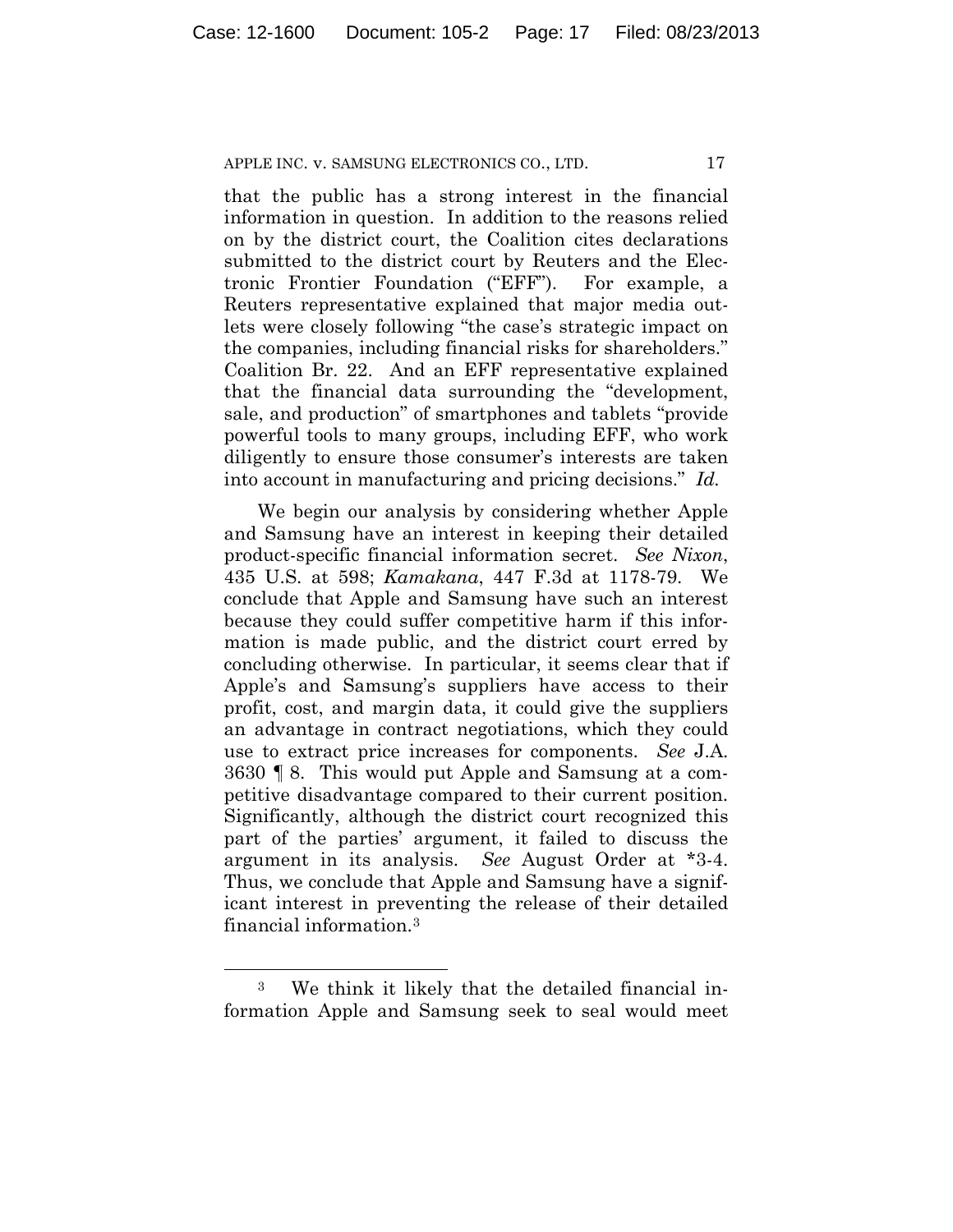We now consider the public's interest in the parties' detailed financial information.4 There is no doubt that this case generated an extraordinary amount of public interest. But it does not necessarily follow that the public has a legally cognizable interest in every document filed.

In these appeals, Apple and Samsung have limited the documents they challenge to a small subset of the documents they originally sought to seal. Even within that small subset, they seek only to redact limited portions that contain what they consider their most confidential financial information. Moreover, because the parties agreed to rely on less-detailed financial information to

<sup>4</sup> Even if we were to conclude definitively that Apple's and Samsung's confidential financial information qualified as trade secrets, it would not necessarily end the analysis. We do not read Ninth Circuit precedent as creating a blanket rule that the "compelling reasons" standard is necessarily met whenever a document contains a trade secret. Rather, the court still must weigh the interests of the party who wishes to seal the trade secret against the interests of the public. *See Kamakana*, 447 F.3d at 1179 (explaining that "*[i]n general*," the release of trade secrets provides "'compelling reasons' sufficient to *outweigh* the public interest in disclosure and justify sealing court records" (emphases added)).

the Restatement's relatively broad definition of "trade secret"—"any . . . compilation of information which is used in one's business, and which gives him an opportunity to obtain an advantage over competitors who do not know or use it." However, the district court did not make a formal determination of whether these are trade secrets, and we do not believe we need to either. That is because documents may be sealed merely if they are "sources of business information that might harm a litigant's competitive standing." *Nixon*, 435 U.S. at 598.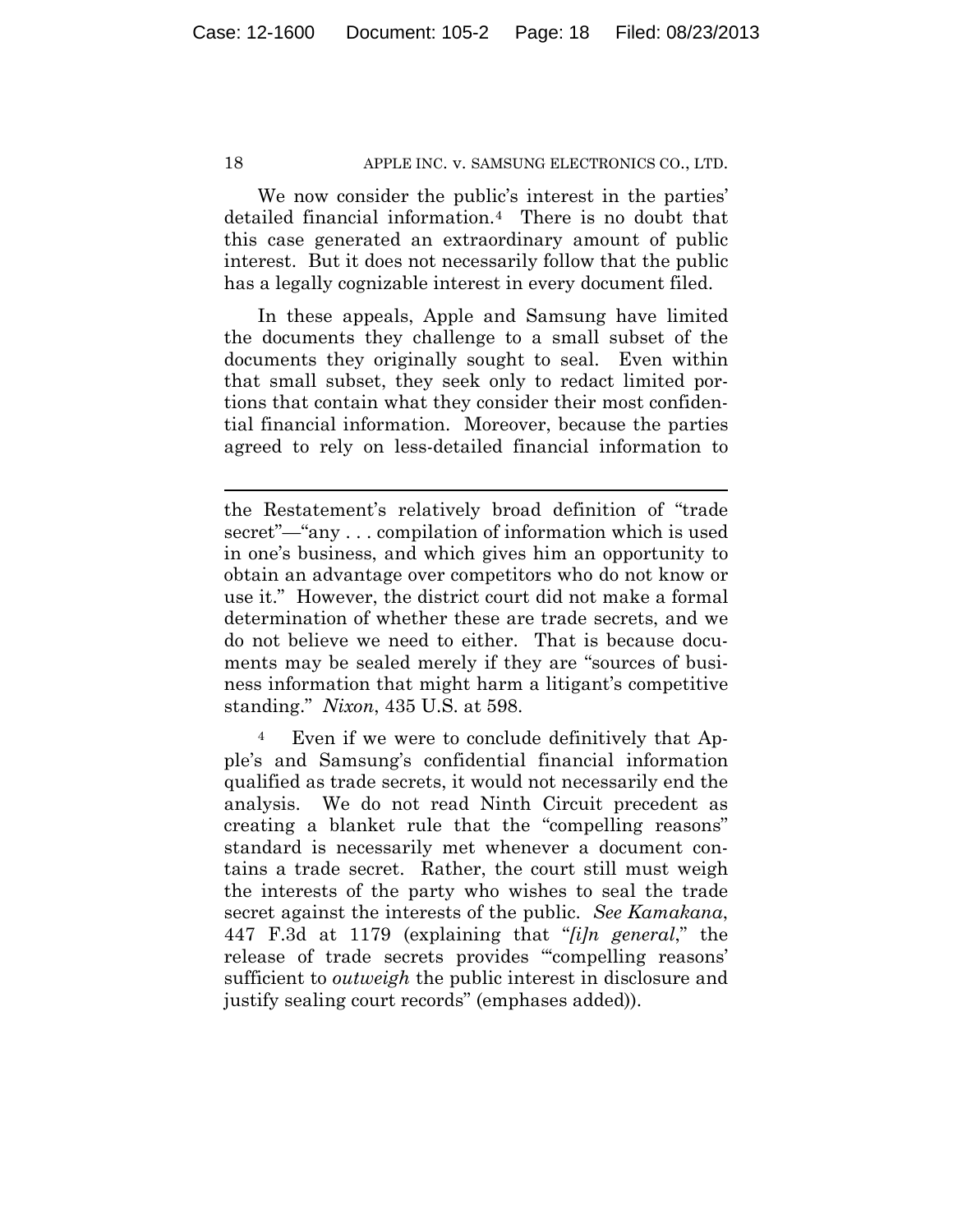prove their damages at trial, none of the documents were introduced into evidence. Thus, the financial information at issue was not considered by the jury and is not essential to the public's understanding of the jury's damages award. Nor is there any indication that this information was essential to the district court's rulings on any of the parties' pre-trial motions. In light of all of these considerations, we conclude that the particular financial information at issue in these appeals is not necessary to the public's understanding of the case, and that the public therefore has minimal interest in this information.

The First Amendment Coalition's reliance on statements by Reuters and EFF representatives to demonstrate public interest is misplaced. The presumption in favor of public access to court documents is based on "promoting the public's understanding of the judicial process and of significant public events." *Valley Broad. Co. v. U.S. Dist. Court for Dist. of Nev.*, 798 F.2d 1289, 1294 (9th Cir. 1986). Shareholders' interests in determining financial risks and consumers' interests in manufacturing and pricing decisions simply are not relevant to the balancing test. In fact, if anything, by highlighting, for example, consumers' interests in such things as pricing decisions, it further underscores the potential harm that Apple and Samsung could face if their detailed financial information becomes public.

Considering the parties' strong interest in keeping their detailed financial information sealed and the public's relatively minimal interest in this particular information, we conclude that the district court abused its discretion in ordering the information unsealed. We recognize that, unlike the district court, we have the benefit of hindsight—we now know that these exhibits were not introduced at trial and thus did not form the basis for the jury's damages award. We also have the benefit of the parties' decision to narrow the number of documents they seek to seal on appeal. Nevertheless, for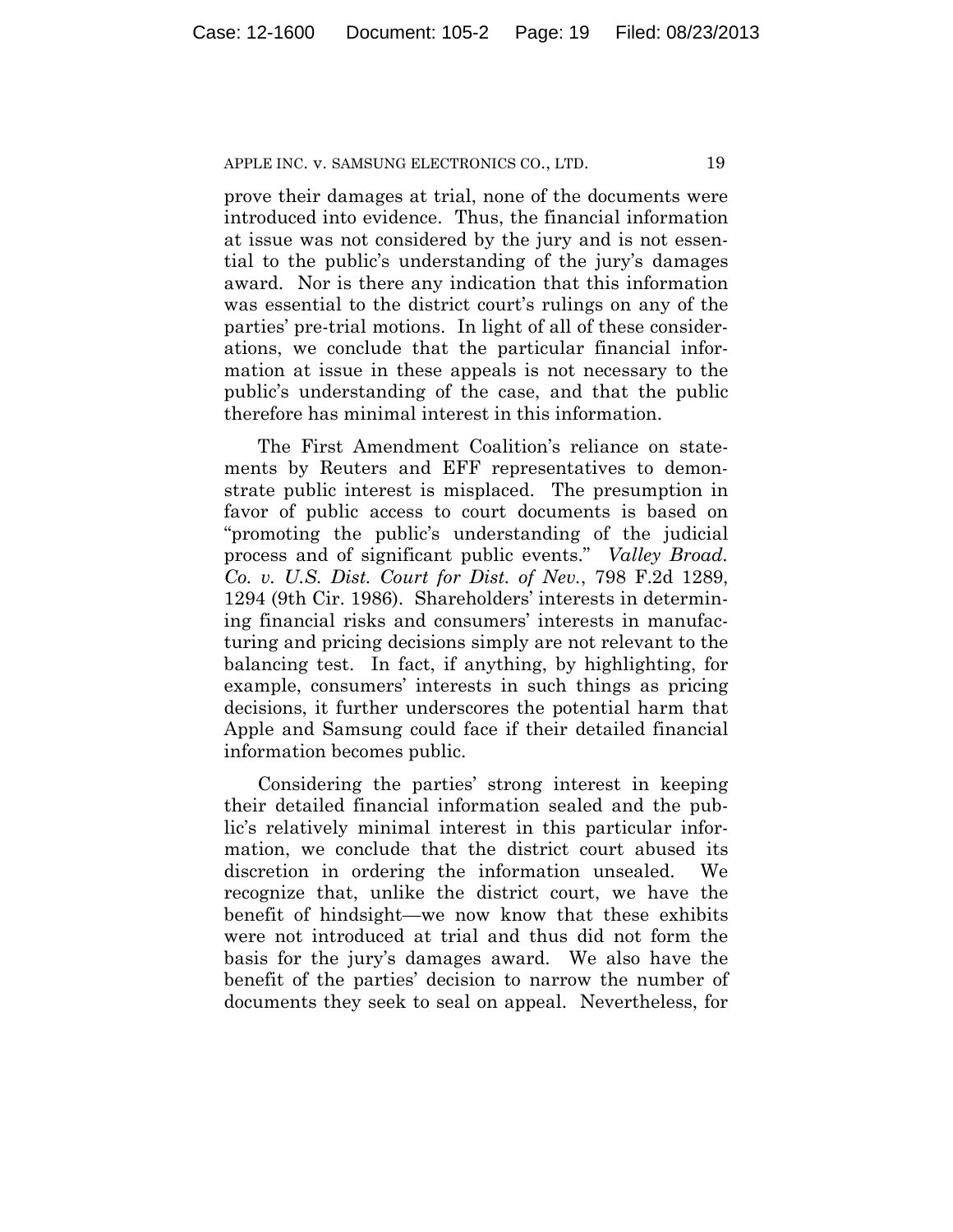the small number of documents at issue, we conclude that the district court abused its discretion in ordering that they be unsealed.

## D

We now turn to Apple's appeal (No. 2013-1146) from the district court's November Order. In this appeal, Apple challenges the district court's ruling with respect to nine Apple market research reports.<sup>5</sup> Samsung attached these reports to its opposition to Apple's post-trial motion for a permanent injunction and enhanced damages. The reports total approximately five hundred pages (Supplemental App. 55-553), only twelve of which were cited by Samsung in its briefing. As Apple explained in a letter filed with this court before oral argument, it "does not seek to seal any material actually cited and discussed by the parties before the district court." ECF No. 99. Thus, it has agreed to make public seven pages (Supplemental App. 73, 322, 357, 368, 397, 402, and 548) in their entirety. As for the remaining five pages cited by Samsung (Supplemental App. 79, 168, 242, 291, and 447), they contain customer information from both the United States and from other countries. Samsung relied only on the U.S. customer information in its briefing, and Apple has agreed to make that information public, but it seeks to redact the customer information for other countries. Beyond these twelve pages, Apple seeks to seal the remainder of the market research reports, which were not relied on by either party or by the district court. We again provide some additional background regarding the district court's ruling on these particular documents, followed by our analysis.

1

<sup>5</sup> Neither Samsung nor Amici Curiae filed a brief in this appeal.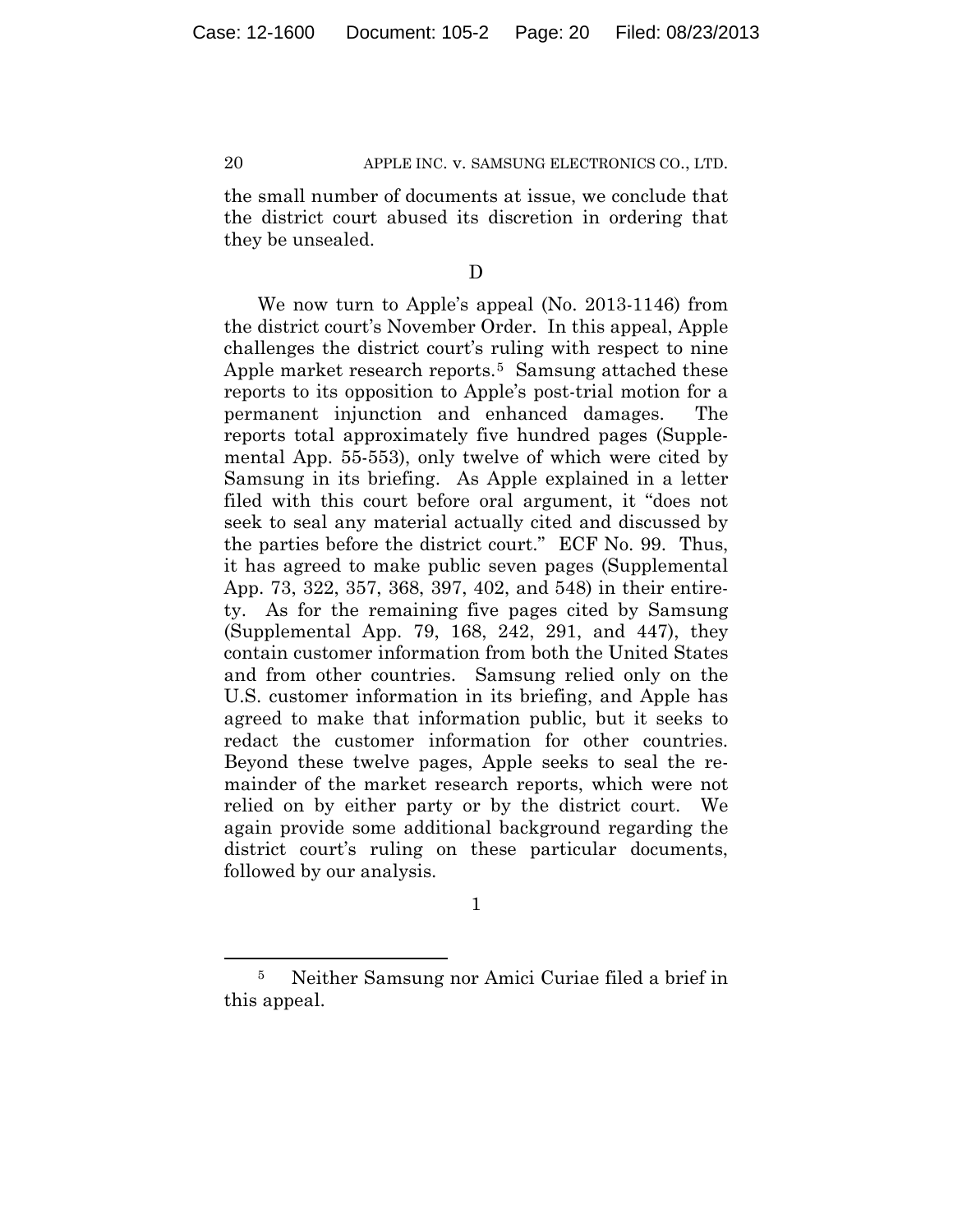Before the district court, Apple filed a declaration from Greg Joswiak, a Vice President in its Product Marketing department, in support of the motion to seal its market research documents. *See* Supplemental App. 14- 19. Mr. Joswiak explained that Apple conducts regular surveys of its customers concerning how its customers value certain product features, whether they considered products sold by competitors like Samsung, and how satisfied they are with different product features. *Id.* at 15 ¶¶ 3-4. He further explained that Apple compiles the results into monthly and quarterly market research reports, which show what product features most influenced customers' purchasing decisions on a country-bycountry basis. *Id.* The market research reports contain the specific questions Apple asks its customers, the data collected from its customers, as well as the conclusions Apple draws from the data. *Id.* at 16 ¶ 6.

Mr. Joswiak's declaration explained the measures Apple takes to keep its market research reports confidential. For example, "[t]he documents are stamped as confidential on a 'need to know' basis," and the survey results cannot be distributed to anyone "outside a small, select group of Apple executives" without his express permission. *Id.* at 16 ¶ 7. Even when he does approve further distribution, "it is almost always on a survey question-by-survey question basis." *Id.*

Mr. Joswiak's declaration also described the benefit its competitors would obtain if its market research reports were unsealed. For example, he explained that "[n]o competitor has access to [Apple's] customer base to conduct the type of in-depth analysis contained in [its] buyer surveys and tracking studies," so "a competitor who is trying to take away Apple market share can only speculate as to the importance that Apple's customers place" on various features. *Id.* at 15 ¶ 5. In addition, he asserted that "[e]ven if Apple's competitors could reliably survey Apple's current customers (they cannot) to determine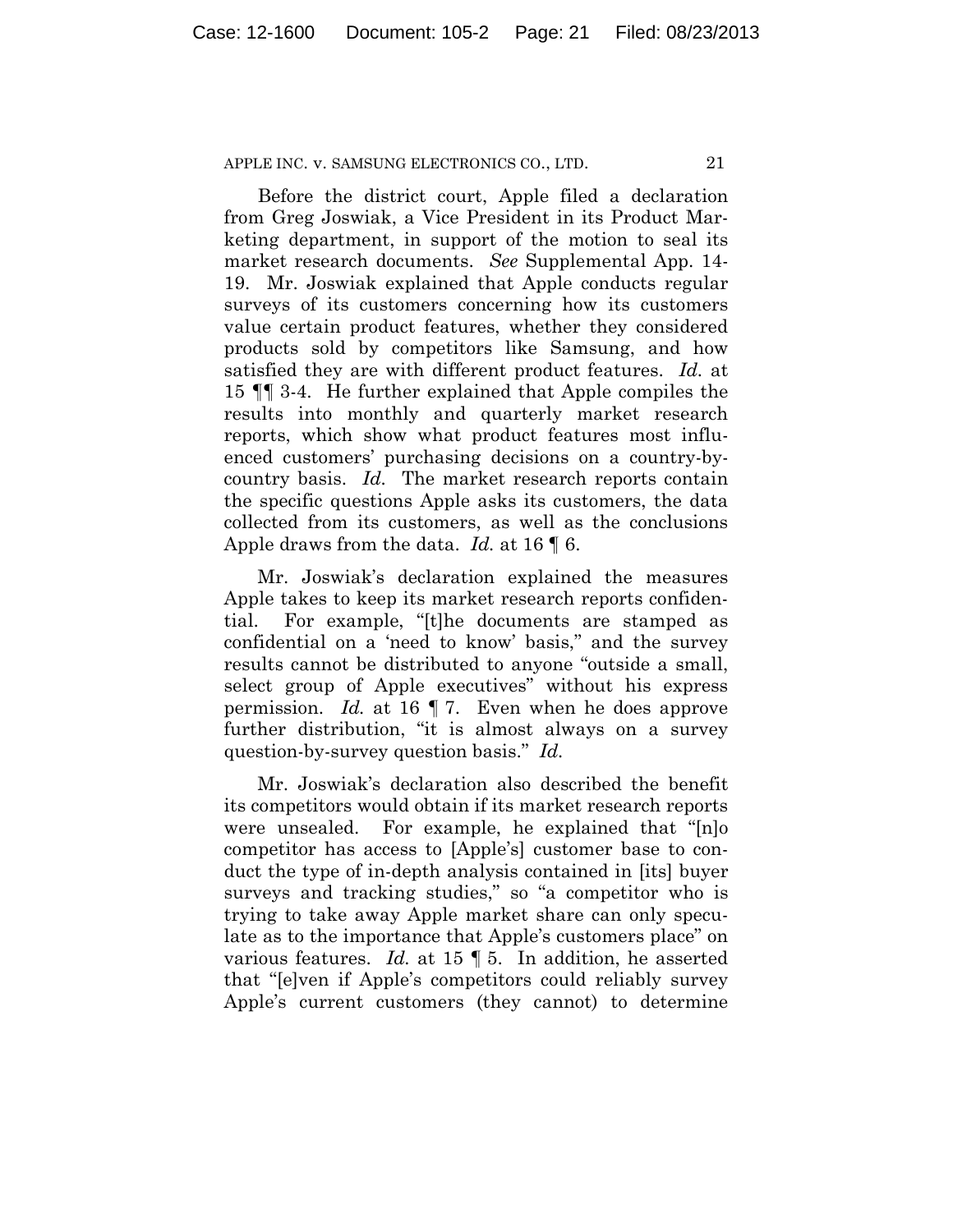their preferences today, they certainly cannot reliably reconstruct what Apple customer's [sic] preferences were in the past. Accordingly only Apple has access to the extremely valuable time series of information that shows how customer preferences have evolved." *Id.* at 18 ¶ 11.

The district court denied the request to seal Apple's market research reports, quoting its ruling on similar documents in its August Order:

Apple's desire to protect its own market surveys reporting on its consumers' usage habits, buying preferences, and demographics is not sufficient to meet the "compelling reason" standard required for sealing at this stage. *See Kamakana*, 447 F.3d at 1179. While Apple is presumably correct that its consumer base is different than Samsung's, Apple's claim that Samsung could not replicate the analysis contained in these exhibits is not convincing. Surveys about consumer preferences are commonplace, and Apple has not argued convincingly that similar data is not already available to its competitors. Moreover, because Apple claims that these surveys inform its future product and marketing plans, it stands to reason that its competitors may infer the most significant results by simply observing Apple's product releases and marketing campaigns.

November Order at \*5 (quoting August Order at \*5).

2

Apple argues that the district court abused its discretion in refusing to seal the nine market research documents. We agree.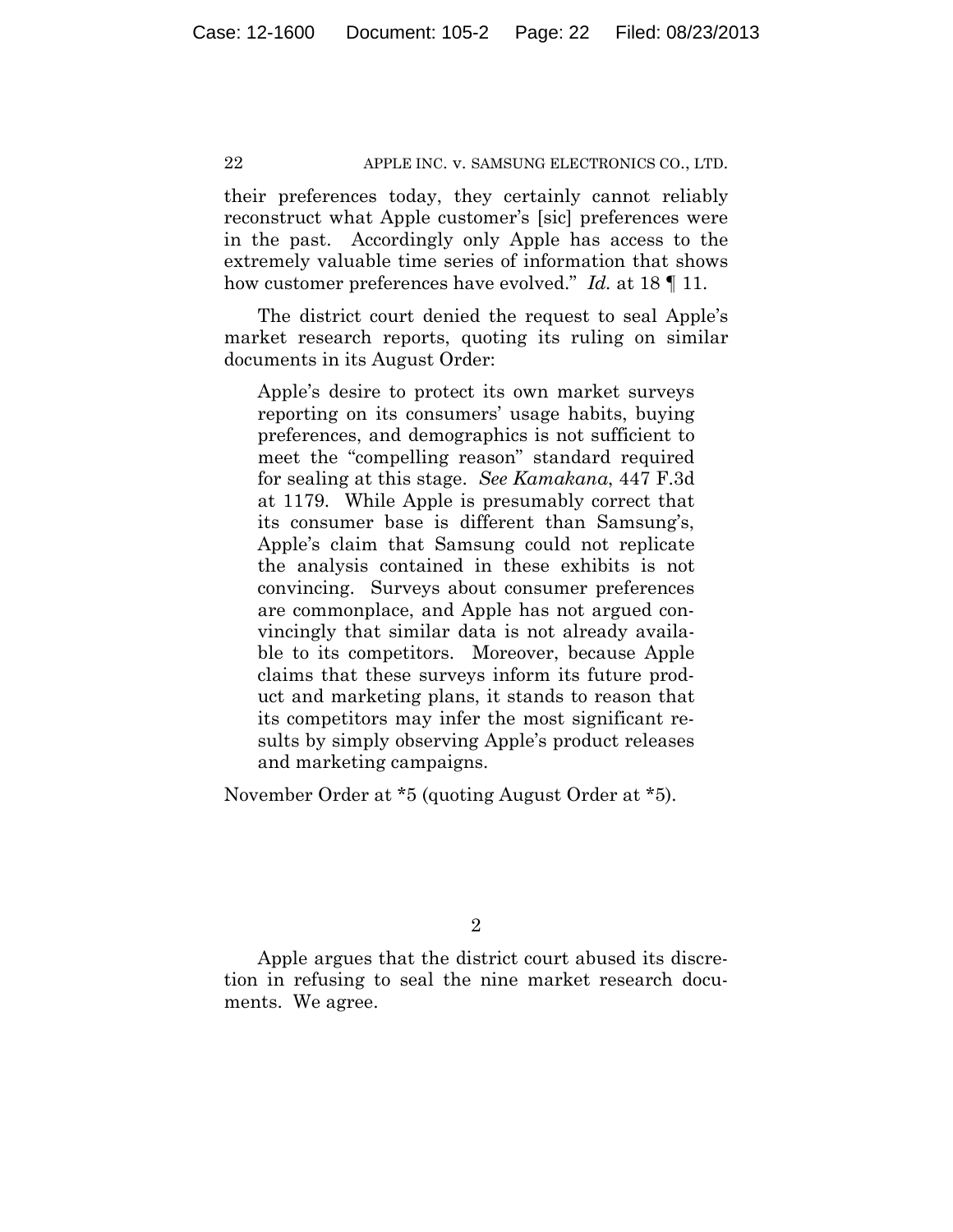These market research reports contain information that Apple's competitors could not obtain anywhere else. It may be true, as the district court indicated, that Apple's competitors could perform their own surveys of Apple customers and replicate much of the data. However, they would never know the exact questions Apple chooses to ask or the conclusions that Apple has drawn from the responses. Perhaps more importantly, there is a critical distinction between Apple's competitors being able to "infer the most significant results by simply observing Apple's product releases and marketing campaigns" and being able to predict Apple's future product releases and marketing strategies. *Id.* Apple obtains a competitive advantage by being the first company to introduce products with new features. Giving Apple's competitors a head-start could provide them with an enormous benefit—to Apple's detriment. Thus, Apple has a strong interest in keeping its market research reports confidential.

Of course, we must weigh Apple's interest in sealing these documents against the public's interest. However, Apple has agreed to make public all of the information contained in these documents that was actually cited by the parties or the district court. The other information in these reports is irrelevant to the public's understanding of the judicial proceedings. For example, data concerning Apple's customers outside of the United States would not assist the public's understanding of Apple's damages in the United States—the only damages at issue in this case. Nor would materials that were neither cited nor discussed before the district court assist the public in understanding the proceedings in this case.

Apple has clearly demonstrated that it could suffer competitive harm if the pages it seeks to seal are made available to the public. In addition, these pages will not aid the public's understanding of the process. We therefore conclude that the district court abused its discretion